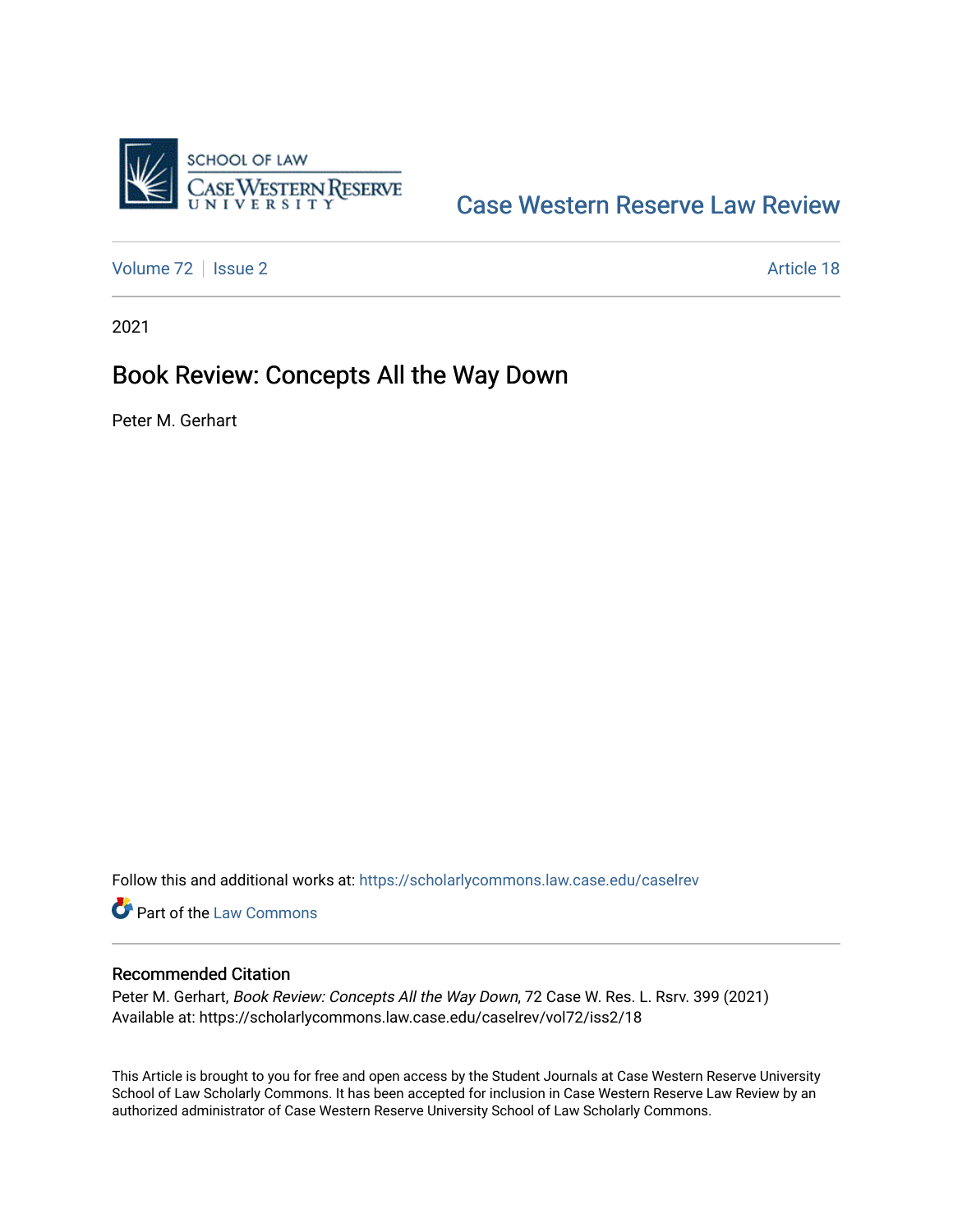# — Book Review —

## CONCEPTS ALL THE WAY DOWN\*

JOHN C.P. GOLDBERG AND BENJAMIN C. ZIPURSKY, RECOGNIZING WRONGS (Cambridge, Mass.: Belknap PRESS OF HARVARD UNIVERSITY PRESS, 2020).

*Peter M. Gerhart*†

#### CONTENTS

#### **INTRODUCTION**

Two of the most prolific and respected tort scholars, John C.P. Goldberg and Benjamin C. Zipursky, have published a vital summation of their ideas about tort law; they call the book *Recognizing Wrongs.*<sup>1</sup> This is not a collection of their many articles on tort law; it is a freshly written, comprehensive exposition of their beliefs about tort law's central concepts. To those who have faithfully read their articles over the years, much will sound familiar; but even those readers should read this book to understand the coherence of their arguments.

The book states a claim and defends it against real or imagined detractors. The claim is this: "tort law empowers persons to obtain

<sup>\*</sup> A wise philosopher was asked what held the earth up. "A giant turtle," the philosopher replied. "But what holds up the turtle?" his questioner asked. "Oh," the philosopher answered, "another turtle. In fact, it is turtles all the way down."

<sup>†</sup> Late John Homer Kapp Professor of Law, Case Western Reserve University. This review was accepted for publication shortly before the author's untimely passing.

<sup>1.</sup> John C.P. Goldberg & Benjamin C. Zipursky, Recognizing Wrongs (2020).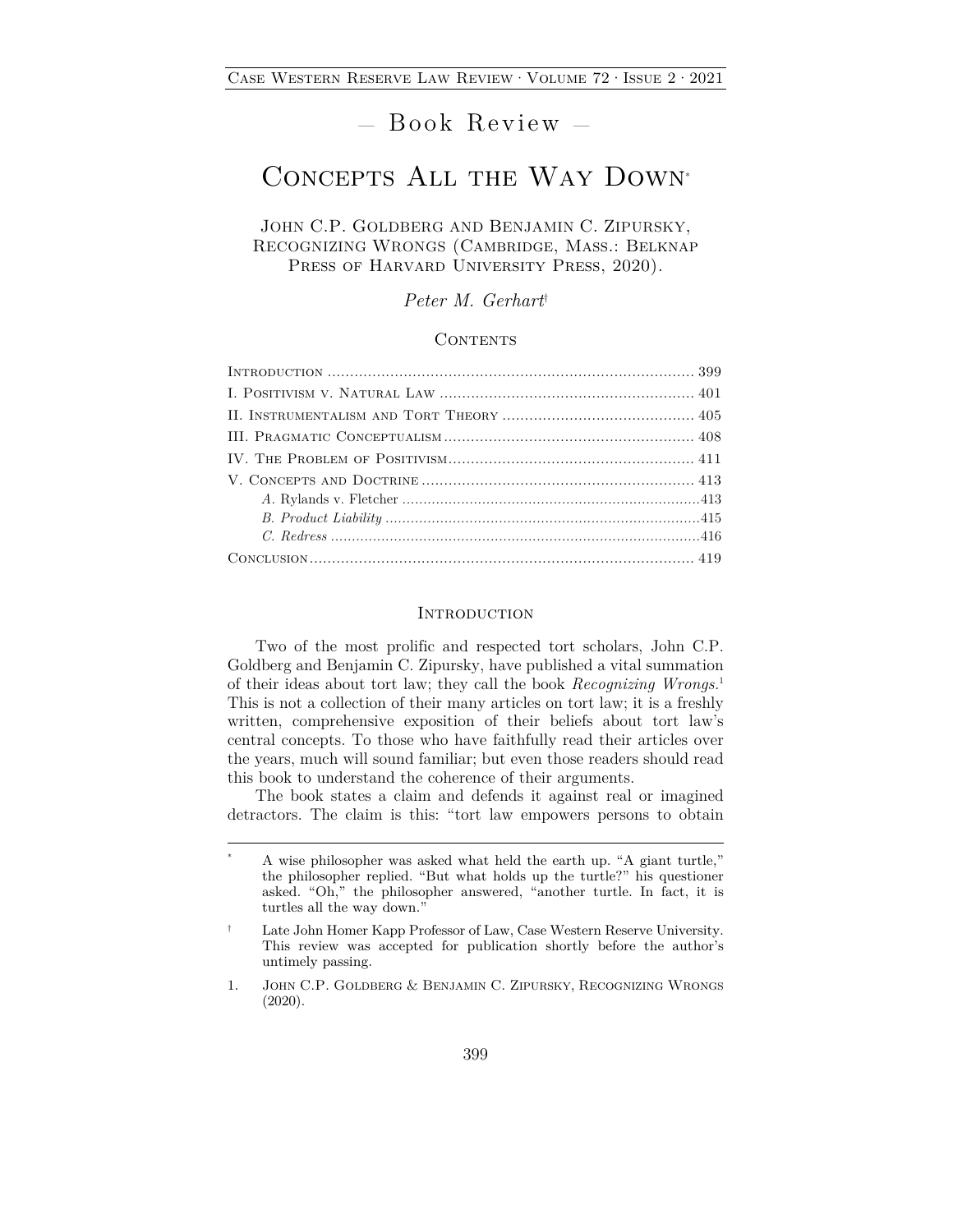redress from those who, in the eyes of the law, have wrongfully injured them."2 At one level, this claim is definitional and descriptive. Yes, if a court finds that the defendant has committed a wrong, the court will provide the victim with redress. Students learn that on the first day of their class in tort law. Looking back at how judges decide cases, we can say with confidence that in every instance in which a court has granted relief, it has found that the defendant committed a wrong that entitles the plaintiff to that relief. We can also say with confidence that in no case in which a judge has denied relief on substantive grounds has the defendant committed a wrong. However, the authors intend their book to be more than a 350-page tautology. They intend the book to be a major statement about the nature of law and legal reasoning. Indeed, it is.

The authors develop and defend a form of legal reasoning they call "pragmatic conceptualism."<sup>3</sup> They develop a theory of rights—the right to civil recourse and redress—that seeks to stand on its own, quite apart from the content of what legal materials prohibit or enable. They develop a theory of rights and remedies that shows the relationship between the two in non-instrumental terms. They claim that we can recognize wrongs by understanding the concept of wrong developed in prior determinations of wrongful behavior. Finally, they claim that because tort wrongs are set apart from other wrongs, they are unique and distinctive (two of the authors' favorite words). These are formidable accomplishments by talented scholars. The book presents a positivist approach to understanding tort and discusses the kind of objections that other scholars of a positivist persuasion might have to the idea that tort law is about the redress of wrongs.

The question raised by the book, and by this review, is whether conceptualism is a helpful way of viewing tort law, or, by extension, any law. The authors apparently believe that the alternative method of understanding tort law is instrumental. Instrumental theories define the field of tort law by what it accomplishes, and the authors repeatedly cast aspersions on instrumental views of tort scholars.4 The authors offer pragmatic conceptualism as the antidote. If one believes that conceptualism and instrumentalism are the only methods of understanding tort law, one might be inclined to agree. However, those are not the only options; it is possible to have non-instrumental, nonconceptual theory of tort law, as I will show below.5 What is puzzling

<sup>2.</sup> *Id.* at 147. *See also id.* at 2 ("Tort law . . . is a law of wrongs.").

<sup>3.</sup> *Id.* at 5.

<sup>4.</sup> The major references to instrumentalism are in *id.* at 73–81, but they recur throughout the books, including *id.* at 210, 212–14, 255–56, 264–66, and 360–62.

<sup>5.</sup> These theories are explained in fuller detail in PETER M. GERHART, TORT LAW AND SOCIAL MORALITY (2010).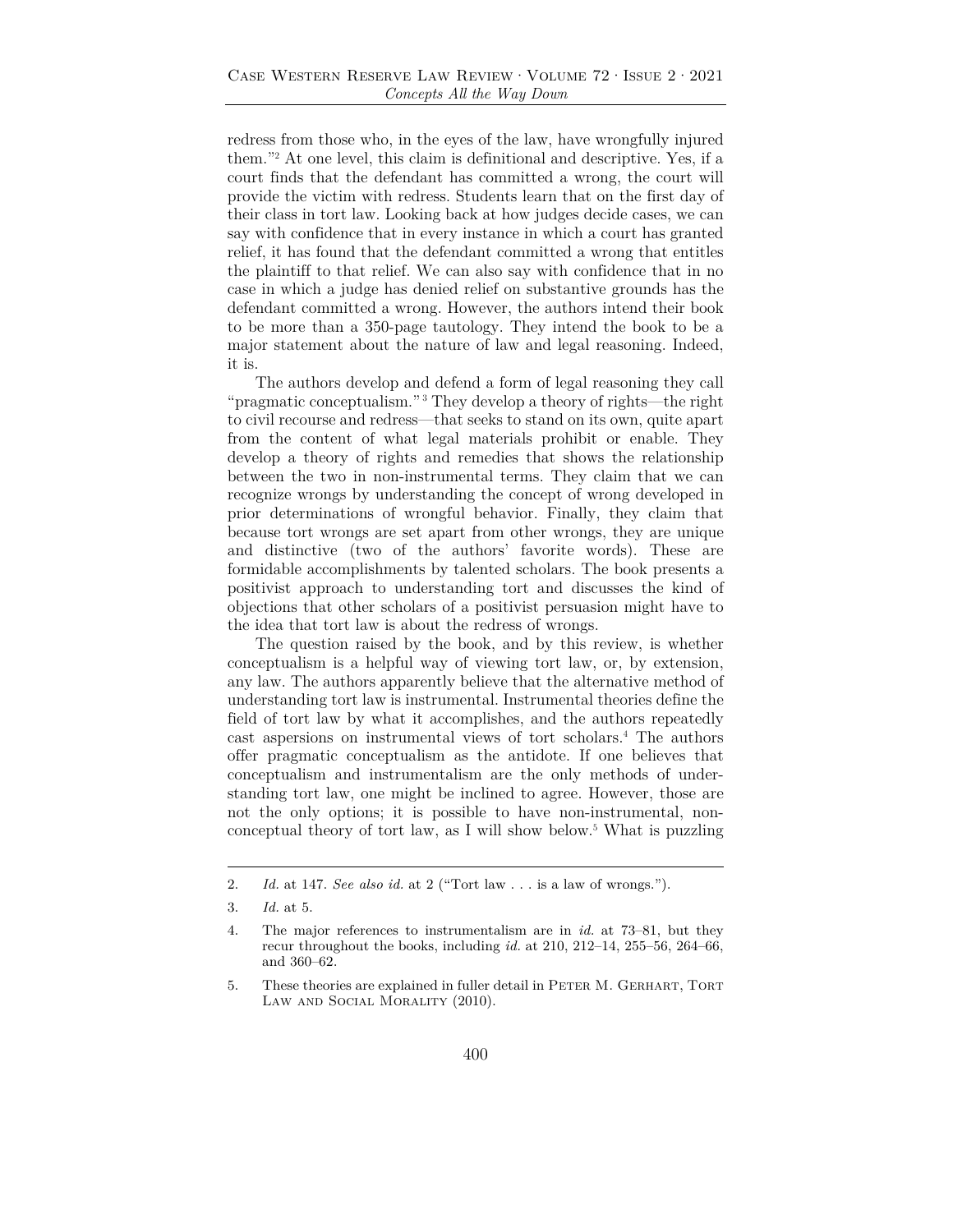is that the authors are clearly capable of developing such an approach to tort law, but they have chosen not to. I will try to unpack that puzzle in this review.

I situate the main ideas of *Recognizing Wrongs* within the general contest between positivist and natural-law approaches to understanding a body of law. I then claim that the authors are trying to turn a positivist, conceptual approach into a natural law approach, and I show how they are doing so as a counterweight to an instrumental approach. Ultimately, I believe that this attempt to merge positivist with natural law theory is unsuccessful, primarily because a concept cannot define its own content. However, the authors have also overlooked the possibility of having non-instrumental theories of tort law that are superior to conceptual theories. This, in turn, allows me to identify a shortcoming of positivism—namely, the failure to offer a theory of what the law does *not* prohibit or enable. Recognizing wrongs is one thing; recognizing non-wrongs is another.

## I. Positivism v. Natural Law

We can best understand this book's perspective in light of the jurisprudential contest between positivist and natural law theories of what a legal system entails. The Goldberg and Zipursky account is positivist through and through; it shuns any direct appeal to ideas that one might associate with natural law theory. According to positivists, the law is what lawmakers prohibit or enable, and what the law prohibits or enables is simply a social fact about what lawmakers have decided.<sup>6</sup> In the context of this book, the law is a series of conduct rules for which courts give redress. If courts identify certain behavior as negligent and determine that the negligence connects in a specified way to a victim's harm, the court has established the grounds for finding a wrong and providing redress. Positivists have a sophisticated theory of rights and a sophisticated theory of legal interpretation, and Professors Goldberg and Zipursky exploit both with great skill. They even add details (and vocabulary) to the positivists' story.

Positivists view legal requirements to be the output of the legal system—the things that legislators and judges say people ought to do or refrain from doing. They understand law in terms of rules and doctrine—the output of the institutional system by which lawmakers determine prohibitions and enablements. In that sense, positivists operate on the surface of the law; they identify an automobile by its definitional characteristics, without looking under the hood to see what

<sup>6.</sup> The foundation of modern positivism is H.L.A. HART, THE CONCEPT OF Law (1961). Its adherents include scholars such as Joseph Raz, John Gardner, and Scott Shapiro. *See generally* Joseph Raz, The Authority of Law: Essays on Law and Morality (1979); John Gardner, Law as a Leap of Faith: Essays on Law in General (2012); Scott SHAPIRO, LEGALITY (2011).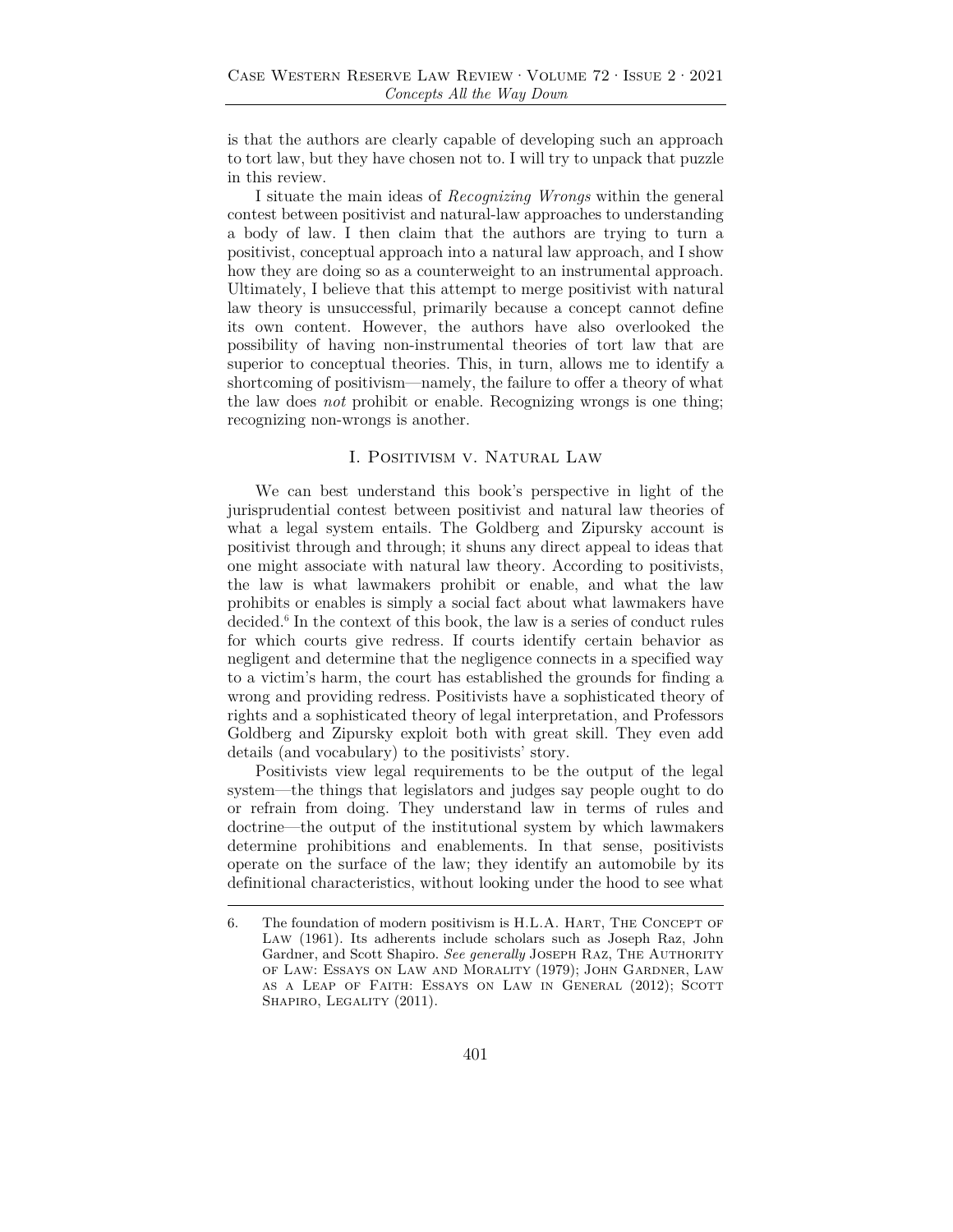makes it work. Moreover, because they ply the surface, positivists are both separatists and literalists.7 Positivists, or at least these positivists, take at face value what judges say they are doing, and they use that literal language to identify that which separates one area of law from another.8 As a description of what the law prohibits or enables, the book is accurate: tort law provides redress for wrongs. However, what does that tell us about law?

Natural law scholars, by contrast, are a diverse group, unified by the fact that they find positivism to be uninteresting. Despite their diversity, non-positivists (as natural law scholars are sometimes known) have one thing in common. They believe that legal analysis ought to strive to understand what determines the law's content; they seek to know what factors or values determine what the law prohibits or enables. In the context of tort law, they seek to understand what determines whether a person has committed a wrong of the kind that entitles a plaintiff to redress. They seek, in other words, to understand law by its inputs, by the mode of reasoning a judge uses to determine whether the defendant has been negligent or has committed a battery not by its outputs—the occasions when a judge or jury finds that the person has been negligent or committed a battery. They look under the hood of the law and seek to understand how the law operates and what happens, for example, if we change the design of the carburetor. They understand that the automobile will still be an automobile, but they wonder if it will operate in the same way.

Because they are a diverse group, natural law lawyers present diverse visions and methodologies. John Finnis understands law to derive from the concept of practical reasonableness.<sup>9</sup> Ronald Dworkin understands law to be determined by legal principles.10 Economists believe that law emanates from the concept of efficiency.<sup>11</sup> Although these perspectives differ, they have in common the belief that the best way to understand legal requirements is to understand the factors and values that determine what the law prohibits or enables.

Consider differences between the two perspectives. Positivists view law as a system of outputs (the rules and doctrines that judges and

- 9. John Finnis, Natural Law and Natural Rights 100 (2d ed. 2011).
- 10. *See generally* RONALD DWORKIN, LAW'S EMPIRE (1986).
- 11. *See generally*, Richard A. Posner, Economic Analysis of Law (9th ed. 2014).

<sup>7.</sup> The tendency toward separation and literalness may be connected. The authors find no substantive unity in tort law, GOLDBERG  $&$  ZIPURSKY, *supra* note 1, at 56, but they maintain that tort law is a distinctive kind of law*. Id.* at 56–58.

<sup>8.</sup> As we will see, although the theory of civil recourse applies to many doctrines, the authors work hard to show that civil recourse in *Marbury v. Madison*, 5 U.S. (1 Cranch) 137 (1803), and in contract law are distinctive enough to inhabit a separate realm. *Id.* at 30, 35–36, 39, 44.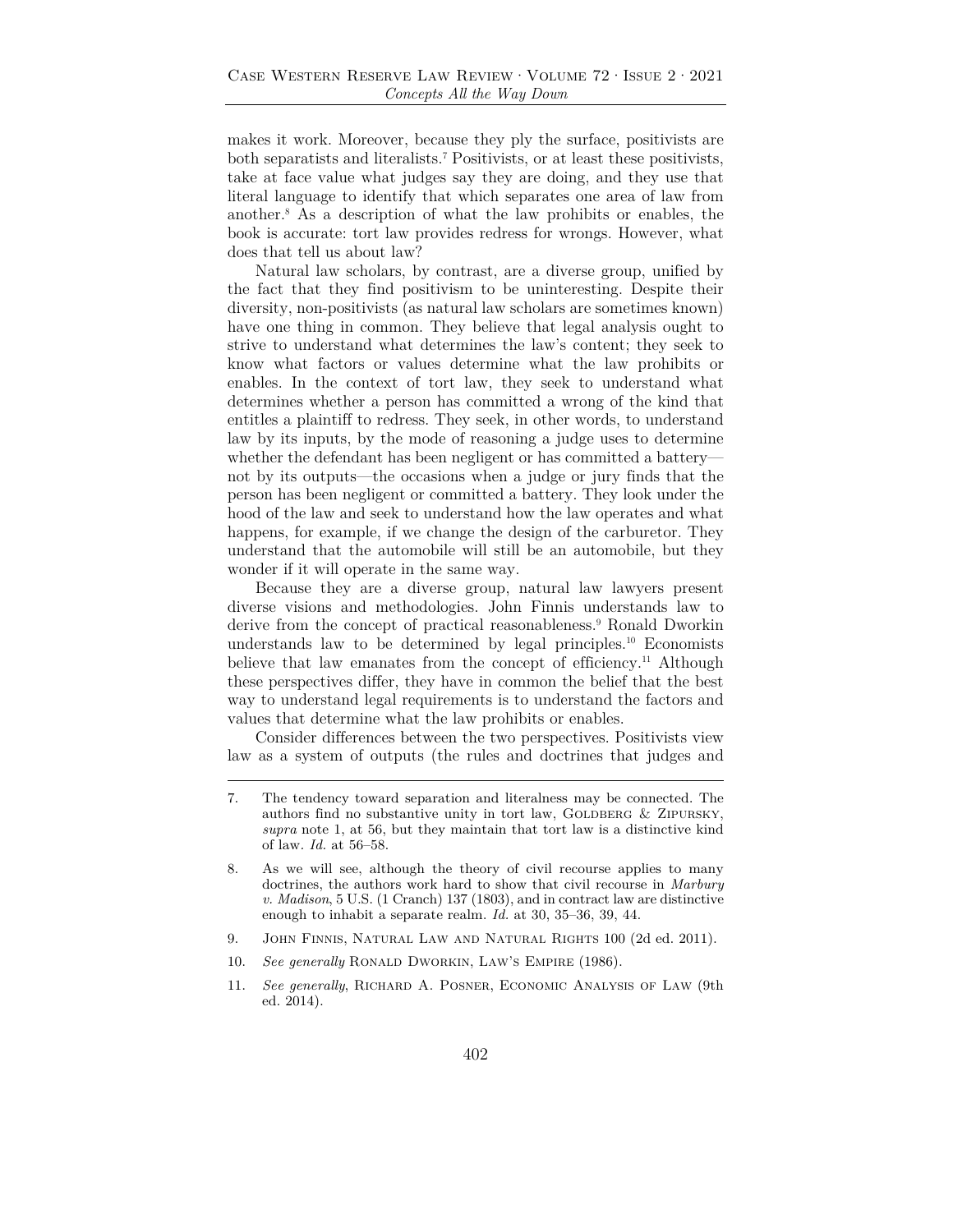legislators produce); non-positivists view law as a system of inputs (factors and values that determine the rules or doctrine). The positivists ask the *what* question; they want to understand the concept of law by what the law prohibits or enables. Non-positivists ask the *why* question; they want to know why the law prohibits or enables some behavior but not others. Positivists ask about the essence of law. Professors Goldberg and Zipursky seek to answer this favorite positivist question by arguing that the essence of tort law is about the redress of wrongs. By contrast, natural law lawyers believe that the essence of law is in the method of reasoning by which the law creates or recognizes legal norms, which cannot be put into a simple rule.<sup>12</sup>

The two perspectives influence legal advocacy differently. When advocates argue for one interpretation of legal doctrine over another, they often make positivist arguments. They are arguing, "here is the best interpretation of what the law prohibits or enables." However, advocates frequently make non-positivist, natural law arguments as well. As an example, consider the many suits against the manufacturers of DES, a drug that caused harm and that the manufacturers marketed inappropriately.13 The plaintiffs could prove that the manufactures were negligent but could not prove which manufacturer caused the injury to which plaintiff. Despite the plaintiffs' inability to prove "but for" causation, the plaintiffs were allowed to recover at least a part of their damages by asserting that each manufacturer's market share was a good proxy for demonstrating the requisite causal connection between a manufacturer's negligence and a victim's harm.14 This result—the definition of a new wrong—could be explained only by natural law arguments. In contrast to the positive perspective, advocates often argue for one interpretation of the law over another by arguing about what the law *should* prohibit or enable.

<sup>12.</sup> The title of their book, *Recognizing Wrongs*, is an oblique (and unacknowledged) reference to H.L.A Hart's notion that the Rule of Recognition allows judges to distinguish valid from invalid legal norms. Hart, *supra* note 6, at 97–99. This is important to positivism because it allowed Hart to avoid the issue of *why* the law prohibits or enables what it does. The odd thing about the Rule of Recognition is that no one has ever stated what the rule says—what the rule's content consists of. If the rule is procedural only—if it just identifies valid from invalid pronouncements based on following prescribed procedures—then the rule simply tells lawmakers to follow prescribed processes. However, if the Rule of Recognition allows a judge to distinguish wrongs from non-wrongs, then we ought to be able to articulate what the rule provides. The basis of determining why the law prohibits or enables some conduct, and does not prohibit or enable other conduct, cannot be just a matter of judicial intuition or say-so.

<sup>13.</sup> *See, e.g.*, Sindell v. Abbott Labs., 607 P.2d 924, 925 (Cal. 1980).

<sup>14.</sup> *Id.* at 937. The DES cases serve as a centerpiece of Ronald Dworkin's theory of legal interpretation. RONALD DWORKIN, JUSTICE IN ROBES 49 (2006).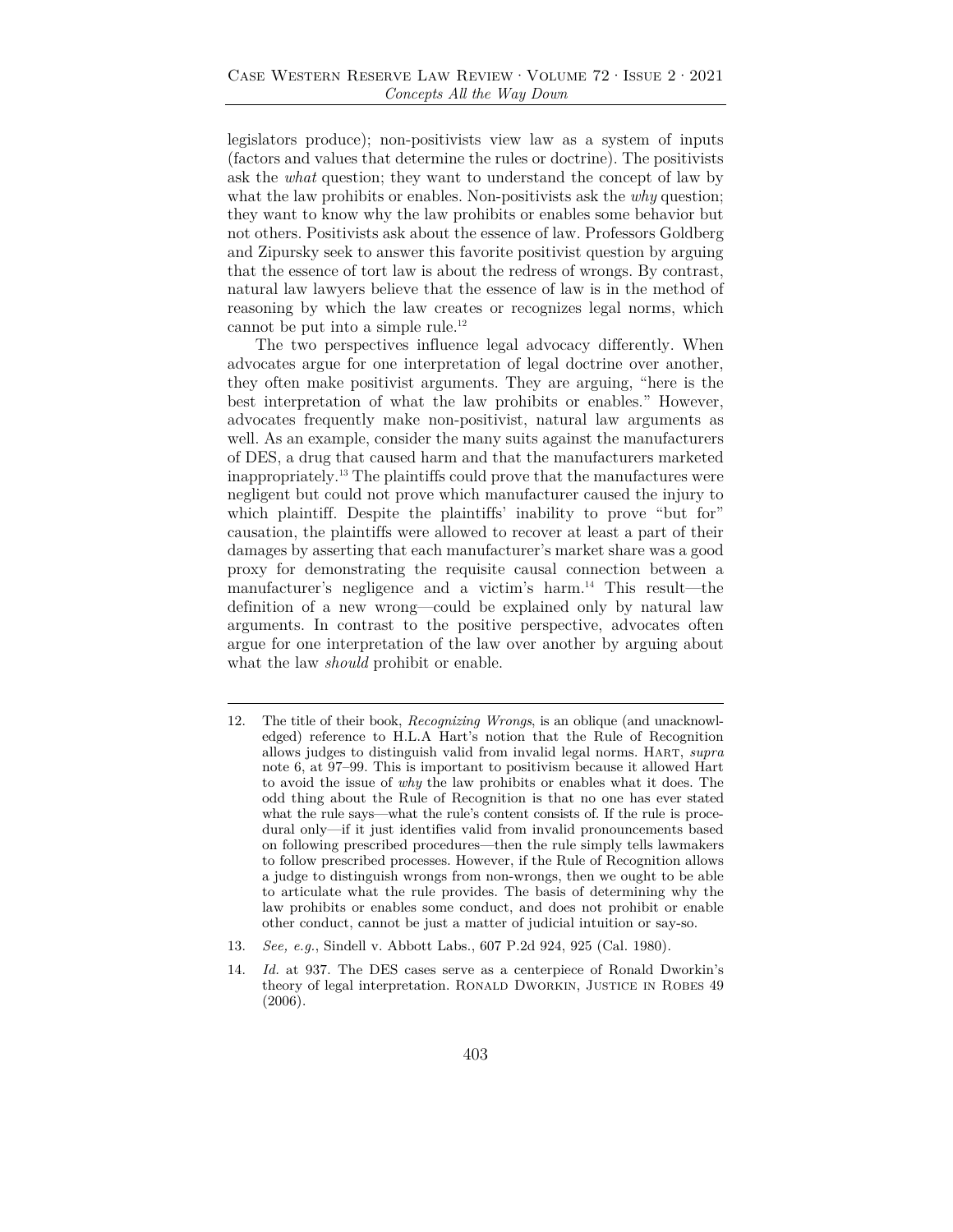The distinction between positive law and natural law also reflects a different orientation toward legal rights. To non-positivists, rights are what the law defines based on the factors and values that lawmakers use as a part of their reasoning to resolve disagreements that come before them. For positivists, rights are what determine whether a person has committed a wrong. If the opponent has a right to a remedy, that is because the defendant has committed a wrong. More concretely, to a positivist, the maximum speed through a school zone is the speed limit the legislature has set. To a non-positivist, that is not an interesting legal fact; to a non-positivist, the interesting question is under what circumstances, if any, a judge or legislature would excuse a person from disobeying the positive law.

Positivists see the legal system as a closed system in which the law determines the law; law is what legal authorities say it is. To nonpositivists, the law is an open system, inviting new arguments based on non-law insights. Positivists believe that the law's normativity derives from a form of reasoning that is distinct from the practical reasoning that people use in the everyday affairs. Natural law lawyers, by contrast, see the law as working out the requirements of human interaction based on non-legal inputs—the factors and values that make up practical reasoning.

The authors are not only positivists; they are also conceptualists. Conceptualism is perfectly consistent with positivism because concepts such as duty, right, and wrong play an important structural role in any account of the law.15 If a judge finds that the defendant's negligence did not cause the plaintiff's harm, the judge will find that the defendant committed no wrong. This makes causation an important structural feature of the law of torts; every case necessarily involves the element of causation. Concepts are therefore an important way of defining the proof burdens on a plaintiff—the elements that the plaintiff must prove in order to be entitled to redress. No one doubts the structural role of concepts in organizing law. Indeed, concepts are an important way of identifying the social problems that the concepts must resolve.16 However, the structural features of legal concepts are determined by the positive output of the legal system. They are summaries of what

<sup>15.</sup> Indeed, H.L.A. Hart, the father of modern positivism, has been referred to as a conceptual positivist. *See, e.g.*, David Dyzenhaus & Michael Taggart, *Reasoned Decisions and Legal Theory*, *in* Common Law Theory 134, 135 (Douglas E. Edlin ed., 2007).

<sup>16.</sup> Take, for example, the *ad coelum* concept, which embodies the idea that the landowners have dominion above and below the surface of their property. The content of the concept is constantly changing as technology creates opportunities for intrusions by telephone wires and overflights by aircraft and drones. Yet the concept remains as a reminder that legal sources must address the spatial dimension of ownership, a persistent social issue. *See* Peter M. Gerhart, Property Law and Social Morality 223–24 (2014).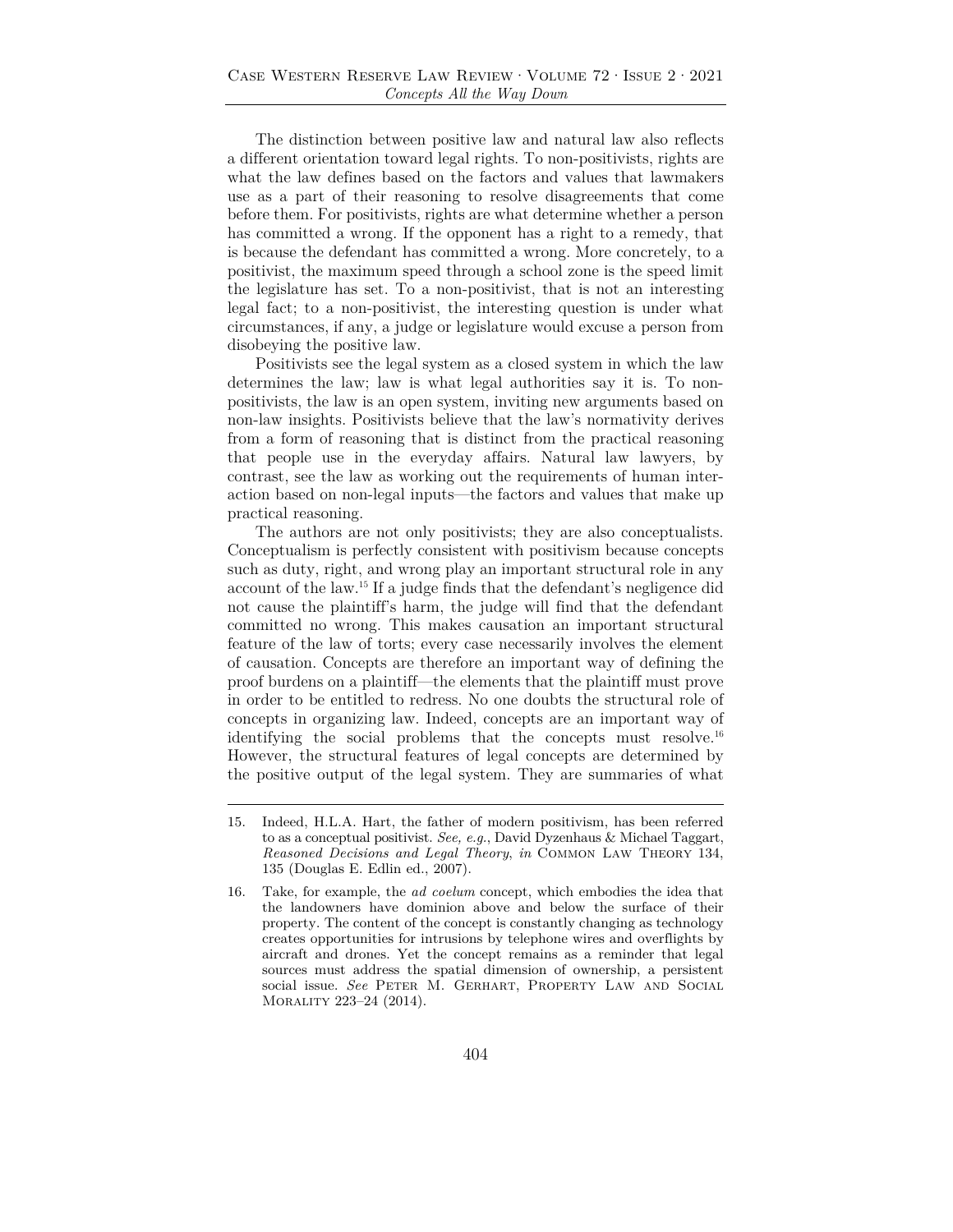the plaintiff must prove in order to prove that the defendant has wronged the plaintiff in a way that entitles the plaintiff to redress. The question is what determines the content of the law's concepts, and that is a major point of contention about the nature of law.

The authors of *Recognizing Wrongs* want us to understand the content of legal concepts by the concepts themselves. They want us to understand the legal concepts not only as a description of what the law requires or enables, but also as an input into determining the content of the concept. They seek to turn their conceptual, positivist theory into a kind of natural-law theory, asserting that the law's concepts serve as structural features and also serve as inputs that determine what the law prohibits or enables. They want us to believe that concepts like duty, right, and wrong are more than structural markers that help us organize our understanding about how the legal system operates. They believe that courts use these concepts as inputs to determine what the law prohibits and enables.<sup>17</sup> They believe that a conceptual account can help us understand both *what* the law prohibits or enables and *why* the law requires what the law prohibits or enables. Pragmatic conceptualism, if successful as a methodology for understanding tort law, would serve as both input and output for determining what legal sources prohibit or enable. The authors would have developed both a naturallaw theory and a positivist theory.

As a sword to wield against instrumental theories, this strategy makes some sense. If concepts can define their own content, then we would not need instrumental theories. We would understand the law's requirements (legal outputs) by its input. The law's goal would be to recognize wrongs; law would be a closed system whose only purpose was to work out the content of legal concepts.

However, the authors have not made a convincing case that concepts define their own content. Moreover, they have overlooked that possibility on non-instrumental theories of law.

#### II. Instrumentalism and Tort Theory

The authors offer their theory as an alternative to instrumental theories—theories that understand tort law to be determined by a goal that is external to tort law. They associate instrumentalism with Legal

<sup>17.</sup> The authors recognize that they must discuss "how courts go about defining, identifying, applying, and revising the directives at [the] center [of torts]." GOLDBERG & ZIPURSKY, *supra* note 1, at 209. Moreover, they call their account of tort "an account of the substance of tort law's rules." *Id.* at 186. What differentiates this account of tort from non-positivist scholars is that these authors believe they can use concepts as inputs to decide when a wrong has been committed. They understand how courts go about their work at a conceptual level, rather than based on the nonlegal factors and values that are non-instrumental but that determine what the law prohibits or requires.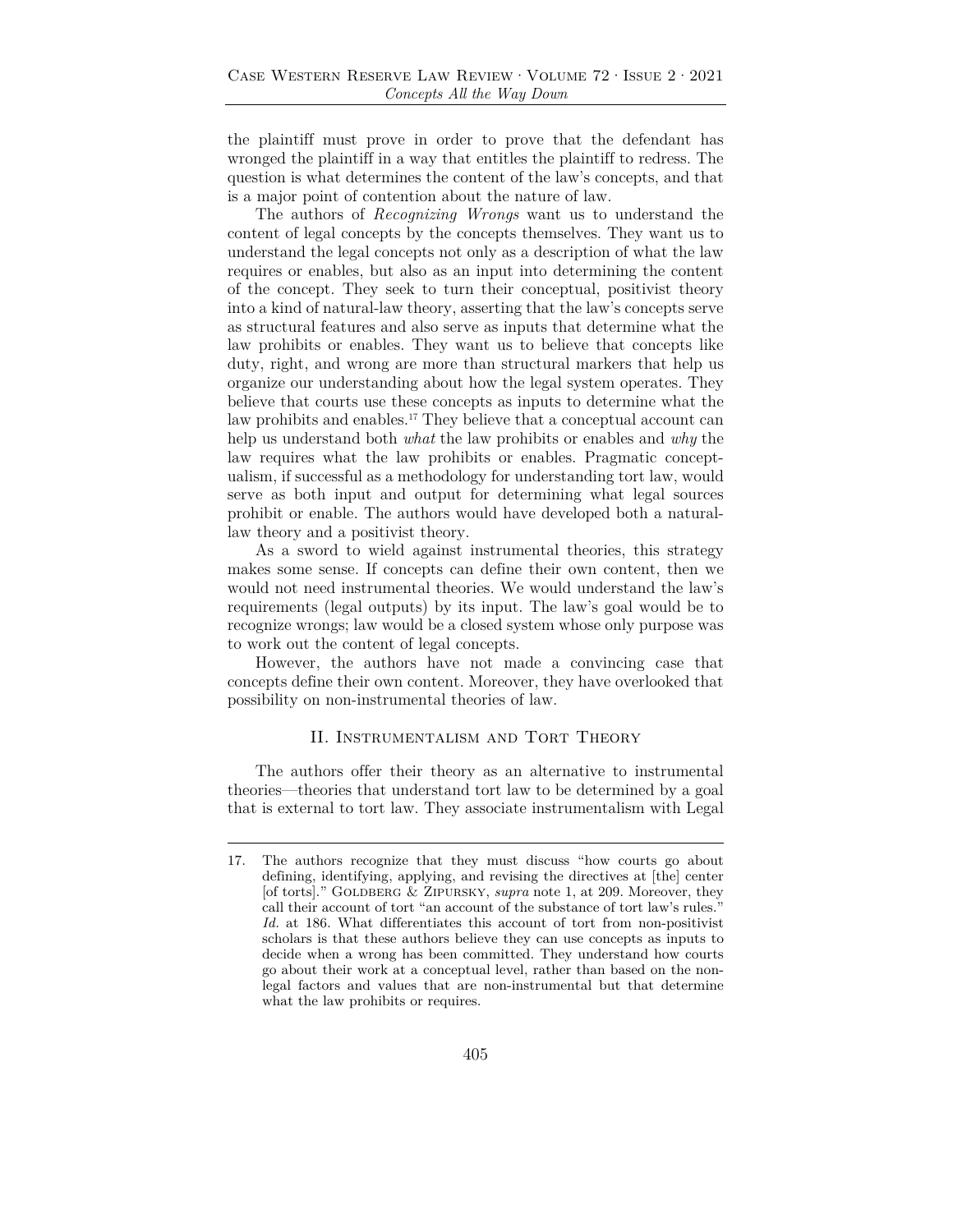Realism, at least in one of the ways in which they understand Legal Realism.18 The authors seem to believe that any approach to tort law that is not conceptualist will be instrumental; instrumentalism and conceptualism are, for them, the mutually exclusive modes of thought that determine the content of legal rules.19 Because they reject instrumentalism, they seek a conceptual account.

The authors are correct in their doubts about instrumentalism. Understanding the law's output in instrumental terms misunderstands the relationship between the law's inputs and outputs. While I agree that instrumental theories are inadequate as theories of tort law, Professors Goldberg and Zipursky have missed an important point namely, that non-conceptualist approaches need not be instrumental. Conceptualism is not the only non-instrumental legal theory of tort law. The contest, when properly understood, is between non-instrumental views of tort law and conceptual theories.

By instrumental theories, the authors mean theories that treat tort law as a way of achieving goods that are external to the law: goods like deterrence, or compensation, or efficiency. Their anti-instrumental views are correct. The view that tort law is determined by what tort law achieves mistakes the law's outputs for the law's inputs. We can admit that if a court redresses a wrong, it will deter the wrongful conduct, but that does not make deterrence the aim of the system. If deterrence were the aim of the system, lawmakers would create causes of action for those put at risk by (for example) unreasonable behavior, even for uninjured plaintiffs. Similarly, if the aim of tort law were compensation, we would swiftly conclude that tort law is a particularly inappropriate way of compensating people who have been injured. Insurance works much better.

The author's real target apparently is the economic approach to tort law, although the idea that efficiency is an instrumental theory is only partly correct. In its economic form, efficient theories of tort law resemble conceptual theories. They focus on the law's output and find

<sup>18.</sup> The authors actually provide two views of Legal Realism. One is the instrumental view. The other we might call the pattern view. They describe non-instrumental Legal Realism reasoning in the following terms: "If all goes well [when we consider individual cases], social-scientific scrutiny of the data will reveal patterns that can serve as the basis for predicting future outcomes and for rational law reform." GOLDBERG  $\&$ Zipursky, *supra* note 1, at 74. The search for patterns is indeed a way of searching for inputs that can usefully distinguish between conduct that judges call wrongs and conduct that judges call non-wrongs. However, the search for patterns must look for patterns among the inputs into determining what the law prohibits or enables, and not at the prohibition and enablements themselves. The authors do not follow up on the idea that examining patterns of case outcomes enables one to determine the factors and values that distinguish wrongs from non-wrongs.

<sup>19.</sup> The authors carefully distinguish between an account of the law's overall worth and the ends that the law seeks to achieve. *Id.* at 343 n.1.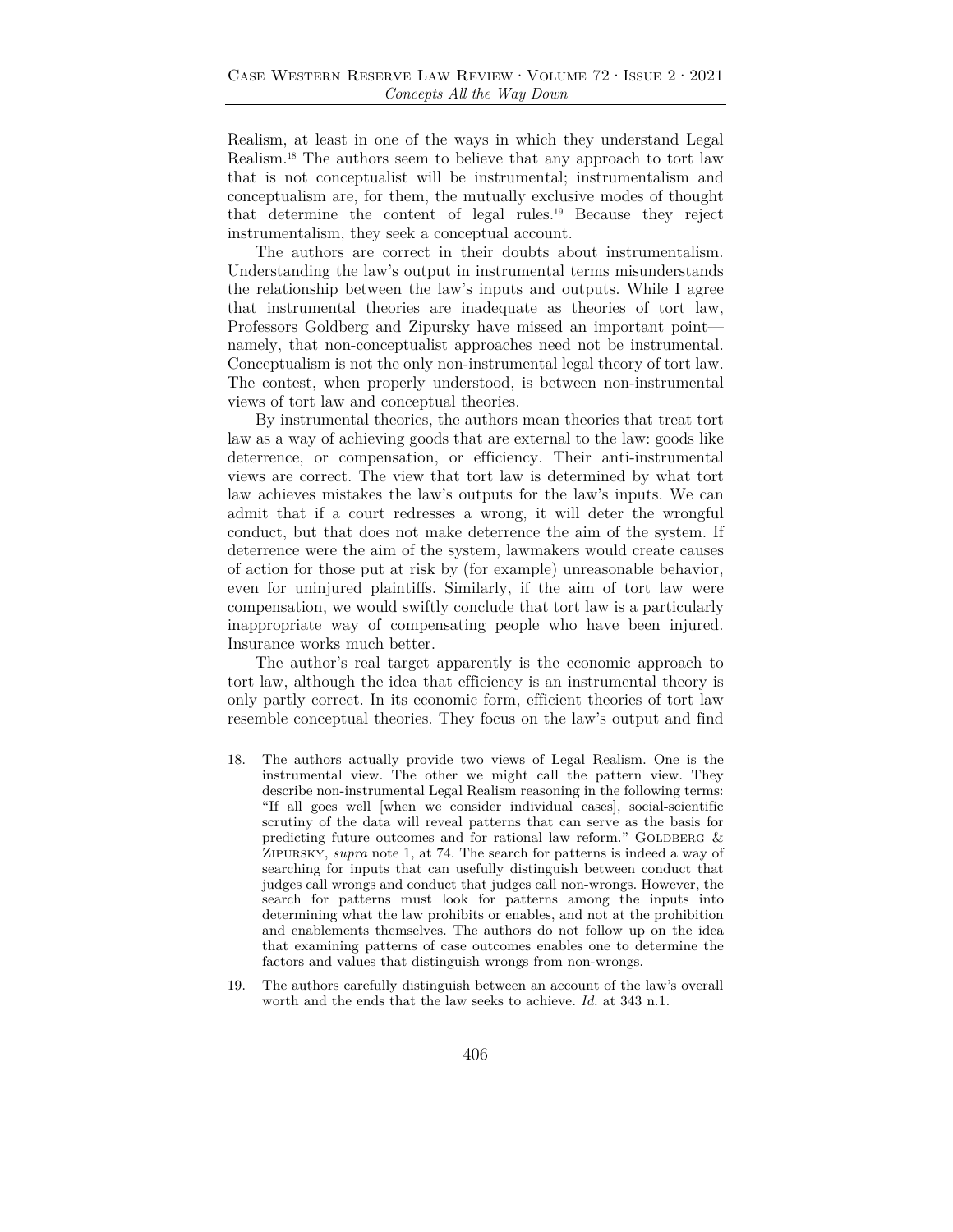tort output to be efficient and therefore economic.20 However, that too confuses the output of the tort system—what it prohibits or enables with the reasons that determine the output of the system. The law defines the wrongs of tort in terms of the values that judges balance against each other to determine whether the defendant has committed a wrong. The balance of values is necessarily efficient if the law correctly measures and balances those values. However, efficiency is not the goal of the system; efficiency is the result that occurs if tort law correctly evaluates and balances the values. The values and how they are balanced are the determinants of wrongs, and thus of redress. If the outcome is efficient, it is only because, in light of the values that judges used and the balance of those values, no other outcome would improve one person's well-being without lowering another person's well-being. Economists have not come to grips with the fact that a large number of social arrangements satisfy that criterion and that judges employ a fairness norm to determine which such arrangement is just.<sup>21</sup>

Economic theories of law look to be instrumental because they posit that the law is designed for that efficiency end. Given the indeterminacy of the efficiency criterion, however, we can see that the economic approach simply substituted the word *efficiency* for the word *fairness* as a description of the law's output. Both fairness and efficiency are words to describe the conclusion that judges reach, but they do not serve to mark the instrumental goals of the field because they leave open the question of what inputs make an output efficient (or fair). The economic account of law made an important advance by showing that what determines the outcome of a disagreement is the balance of values at play in a case. However, the economic account cannot identify what the values are or how a judge should balance them. What determines outcomes is the values that judges deploy and the method by which juries balance those values when they determine whether the defendant has committed a wrong.

In fact, tort law is non-instrumental. In tort cases, judges address disagreements between people about how people ought to behave when they interact.22 Judges do not have a goal in mind except to work out the conditions under which one person is responsible for the well-being of another person. That is not an external goal; it does not favor plaintiffs or defendants.23 It does not say that the goal is to award

<sup>20.</sup> *See, e.g*., Posner, *supra* note 11, at ch. 6.

<sup>21.</sup> Ken Binmore, Natural Justice 2, 75 (2005).

<sup>22.</sup> Professors Goldberg and Zipursky continually emphasize the relational nature of torts. *See, e.g.*, GOLDBERG & ZIPURSKY, *supra* note 1, at 92.

<sup>23.</sup> The authors betray their non-instrumental prejudices in their discussion of product liability. There they refer repeatedly to various iterations of product liability as being either pro-plaintiff or pro-defendant, and they do so in a normative, not a descriptive way. *See, e.g.*, *id.* at 303, 305–08, 310–11, 316–18. The idea that law has the goal of favoring victims over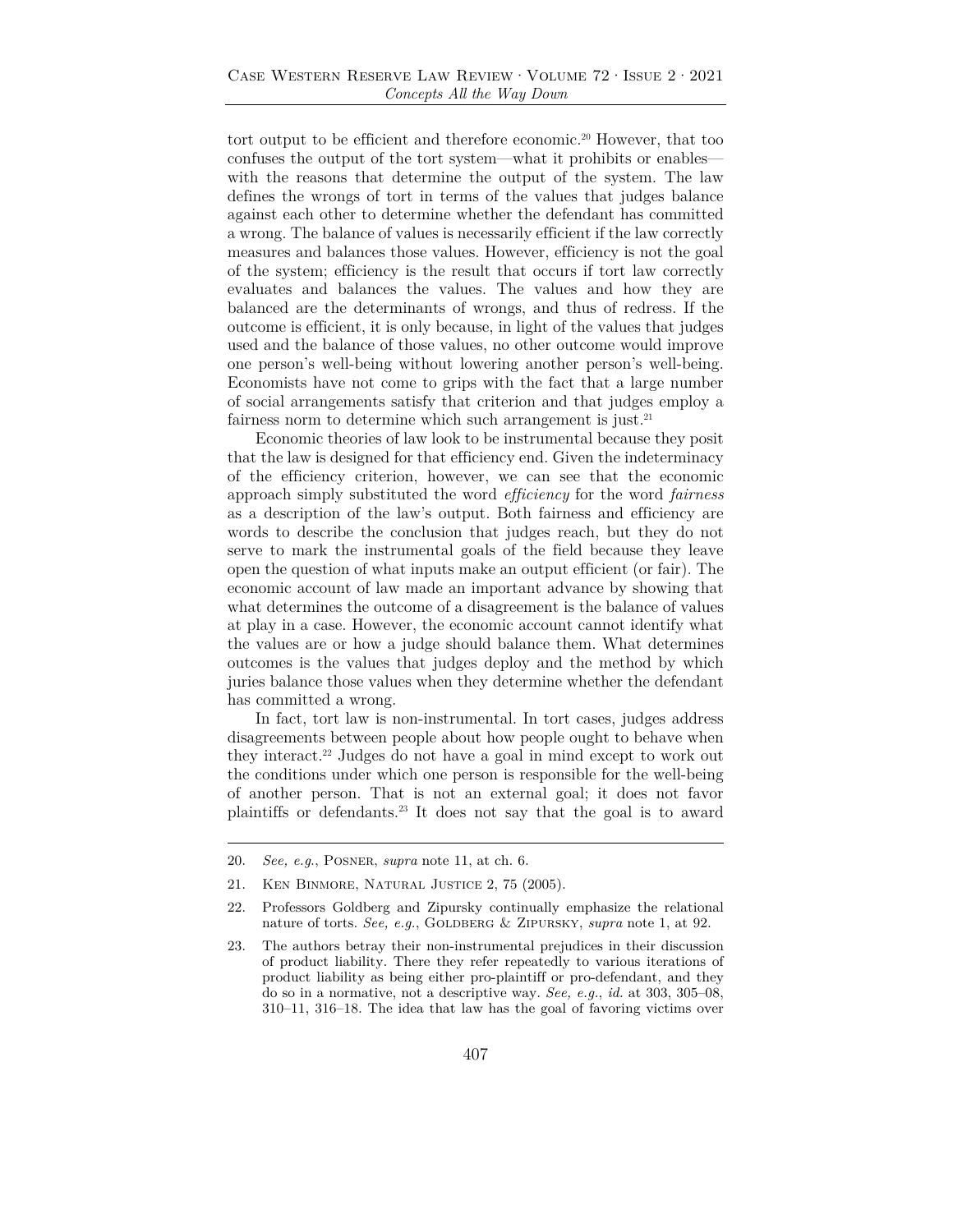compensation or to deter conduct that causes harm. It does not define the goal as efficiency, except insofar as tort law balances the underlying factors and values in a way that minimizes the total harm from human interaction. Tort law is instrumental only in the sense that tort law's aim is to define the fair and efficient terms of human interaction. Tort law serves to provide an intuitional method for determining the requirement of justice. Judges achieve that goal when they consider the facts and values that are relevant to that end. That method of reasoning produces the results of distinguishing wrongful from non-wrongful behavior, under the theory of justice that judges develop as they are deciding disagreements.

Under this view, legal concepts do not have a pre-defined content. The concept of duty, right, and wrong has the meaning that judges give it. Those concepts, as the authors suggest, play a structural role, acting as a placeholder denoting the social problems that judges must resolve to separate wrongs from non-wrongs. However, the concept of duty, for example, plays no normative role except as the summation of what courts have decided in the past and as a reflection of the factors and values that will influence how they will define the concept of duty in the future.

#### III. Pragmatic Conceptualism

To support their claim that concepts can determine their own content, the authors have developed a methodology called pragmatic conceptualism, one that is supposed to develop a conceptual basis for determining the content of relevant tort concepts. Although I believe the effort fails, it is clear from their discussion that the authors are fully capable of developing a non-instrumental, non-conceptual view of tort law, but are unwilling to do so. That raises the question of why they are resistant to a non-conceptual approach, and the answer, I believe, is that doing so is inconsistent with their positivist leanings. To support this conclusion, let me review their treatment of the iconic *Palsgraf v. Long Island Railroad*. 24 I will let the authors describe the facts.

A man leapt onto the open space at the end of a train car as the train was pulling out of the defendant railroad's station. Two conductors employed by the railroad tried to steady him by pushing and pulling him onto the train. In the process, they dislodged a newspaper-wrapped package he was carrying under his arm. The conductor did not know—and had no reason to know—that the package contained powerful fireworks, which fell

injurers or vice versa suggests that the law is instrumental in a way the authors sought to avoid. In fact, judges determine the fair and efficient terms of interaction between injurers and victims, without choosing sides as a way of working out the fair terms.

<sup>24. 162</sup> N.E. 99 (N.Y. 1928).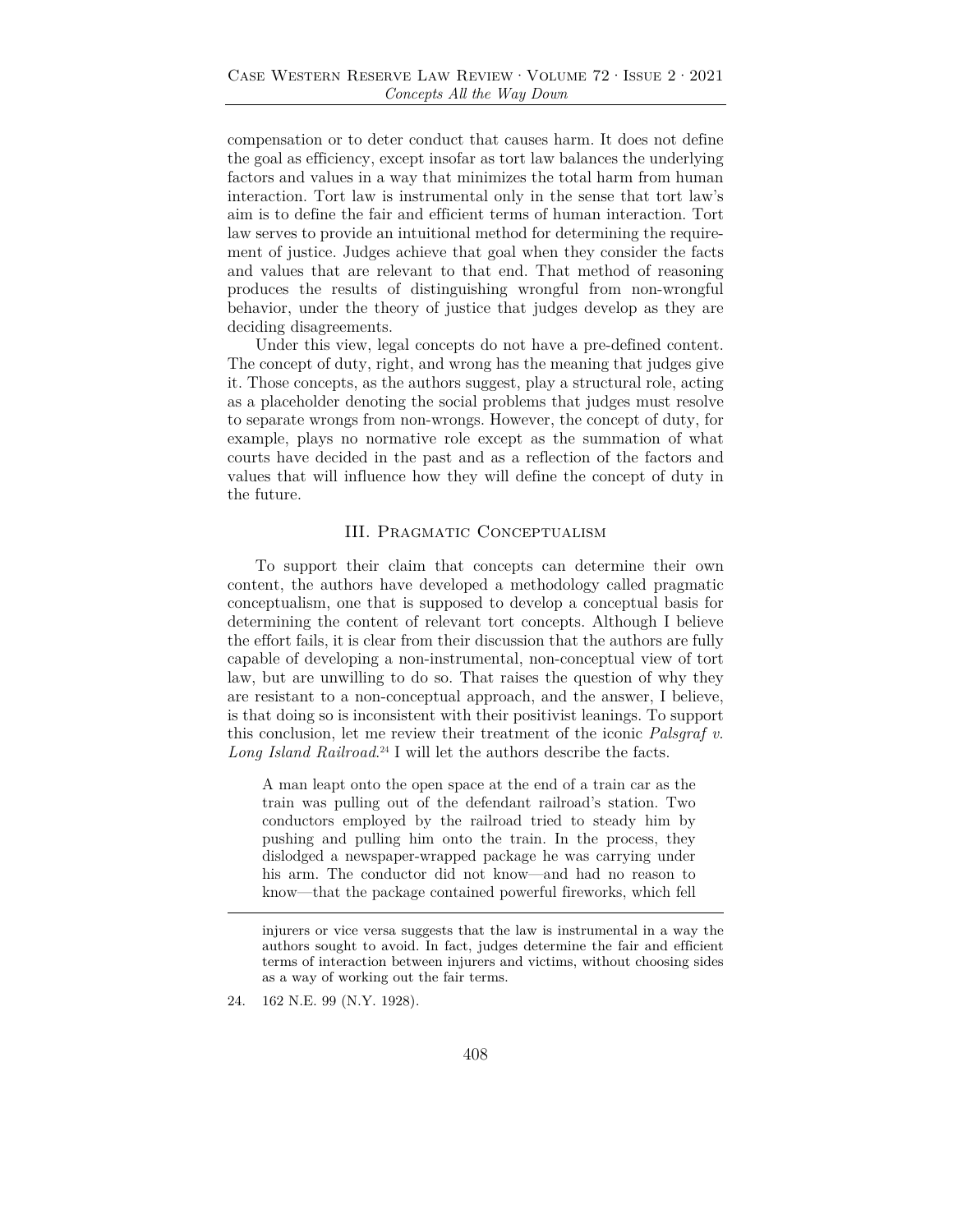onto the tracks, exploding upon impact. The explosion was powerful enough to blow away a chunk of the railway platform and to cause reverberations around the station. As a result, a large metal scale, located on the platform perhaps thirty feet away from the point where the package fell, toppled onto Mrs. Palsgraf, a ticketed customer who was waiting for a different train. She sued the railroad for negligence. A jury found for her, and a divided intermediate appellate court affirmed.<sup>25</sup>

New York's high court reversed, finding that, despite the conductors' negligence, the railroad was not responsible for Mrs. Palsgraf's injury.<sup>26</sup> The question the court faced can be framed as follows: why did the railroad escape liability for their negligence (knocking the package out of a passenger's hand) that caused the plaintiff harm? The authors provide a perfectly sound answer: the railroad employees had no reason to think that the package contained explosives, a point they made in the quoted passage and reinforced in a footnote.27 It seems to me that this is the operative fact that explains Judge Cardozo's holding and the meaning of the *Palsgraf* case for tort law. An actor will not be responsible for risks that they could not know about, which they did not create, and which they did not, because of a relationship, have an obligation to find. Courts had long held that a person who is not charged with knowing or controlling a risk is not responsible for harm caused by the risk, especially where the risk was hidden.28

Moreover, this view of the case is not instrumental. It does not lead one to view tort law as a system of deterrence or compensation or toward some economic goal. Those are outputs of the system of tort law, but not tort law's goal. In particular, this reading does not say that the *Palsgraf* opinion desired to achieve efficiency. It simply recognizes that tort law does not hold a person responsible for risks about

<sup>25.</sup> Goldberg & Zipursky, *supra* note 1, at 199.

<sup>26.</sup> *Palsgraf*, 162 N.E. at 99–101.

<sup>27.</sup> The authors "reemphasize that the conductors had no reason to suspect that the package contained explosives." *Id.* at 199 n.30 (quoting *Palsgraf*, 162 N.E. at 99 (Cardozo, J.) ("Nothing in the situation gave notice that the falling package had in it the potency of peril to persons thus removed.")). My own analysis would add that in the context of helping passengers onto the train, the employees were not required to treat the package as if it might have contained explosives.

<sup>28.</sup> Parrot v. Wells, Fargo & Co. (The Nitro-Glycerine Case), 82 U.S. (15 Wall.) 524 (1873) (finding that an actor who opens, with a chisel, a package that turned out to contain nitroglycerine is not responsible for the resulting explosion). This is a specific example of the general principle that "if the accident was attributable to a 'superhuman or irresistible' cause—to an 'act of God'—the defendant would not be liable; that as a general principle no man shall be responsible for that which no man can control." Rodgers v. Central Pac. R.R. Co., 8 P. 377, 377 (Cal. 1885).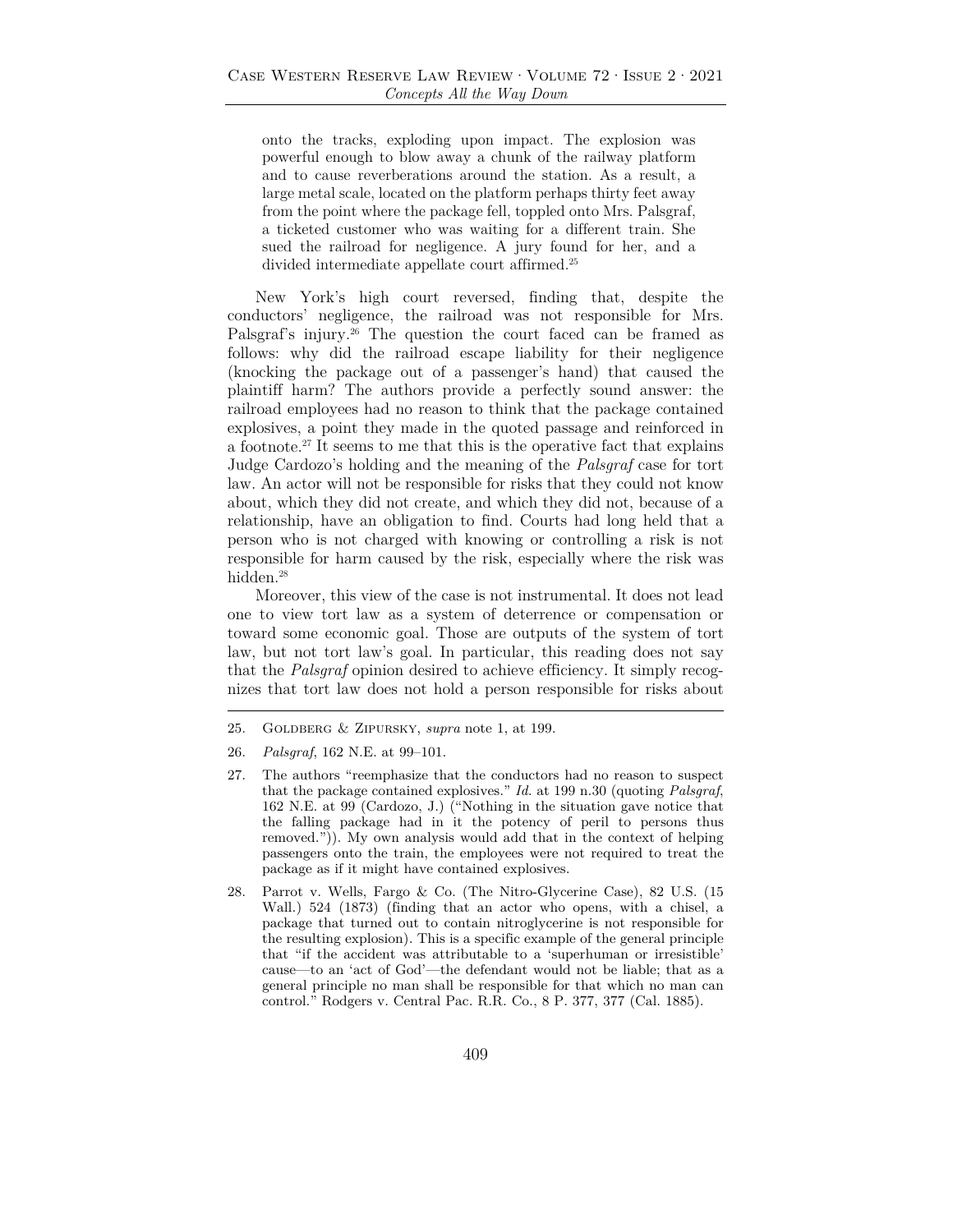which they have no knowledge and no obligation to inquire. Admittedly, it marks tort law as a system for assigning responsibility for risks,<sup>29</sup> but that is a description of what the tort system does and is not a description of what the tort system wants to achieve.

What is puzzling is that Professors Goldberg and Zipursky did not stop at this non-instrumental, non-conceptual explanation for concluding that the railroad committed no wrong toward Mrs. Palsgraf. Instead, they want us to understand *Palsgraf* as an instantiation of a newly minted concept—the concept of substantive standing (or, as they sometimes call it, the "proper-plaintiff principle").<sup>30</sup> They want to understand the outcome to rest on a "broader claim that, *in general, a tort plaintiff has a right of action against a defendant only if the defendant acted wrongfully toward (committed a wrong upon) the plaintiff, rather than having acted wrongfully exclusively toward others or in general.*"31 This is, of course, descriptively accurate. However, one might ask whether the "broader claim" actually adds anything to our understanding of the *Palsgraf* case, or to our understanding of tort law. If the finding that determined the outcome in *Palsgraf* is that the railroad employees did not know, and were not charged with knowing the risk the package held, does it add anything to add a label of "substantive standing" to the analysis? True, it makes *Palsgraf* look to be less particularistic, but I have already showed that the general principle that determined the outcome is that a defendant is not responsible for risks of which she was unaware and is not charged with knowing. One might well ask whether the new concept does any "work."

For example, the authors use the concept of substantive standing (the proper-plaintiff concept) to argue for the limited duty of a therapist to parents whose relationship with their daughter has been impaired in the course of the therapist's treatment. The authors say that the mixed results of the cases are an instance of substantive standing (the parents not being the proper plaintiff). Yet, the authors explain the absence of standing by relying on the therapist's duty of loyalty to the patient.<sup>32</sup> If that is the operative fact—the relevant input into the determination of no-duty—then does calling this an example of substantive standing add anything? After all, if cases with different determinants are grouped together under a new concept, then the concept has no common core and cannot determine its own content. How would an advocate or judge know how to prove or whether to find substantive standing? What factor or values would determine whether a judge should rule for or against substantive standing?

<sup>29.</sup> *See, e.g.*, Gerhart, *supra* note 5, at 140–41.

<sup>30.</sup> Goldberg & Zipursky, *supra* note 1, at 198.

<sup>31.</sup> *Id.* at 201.

<sup>32.</sup> *Id.* at 298–301.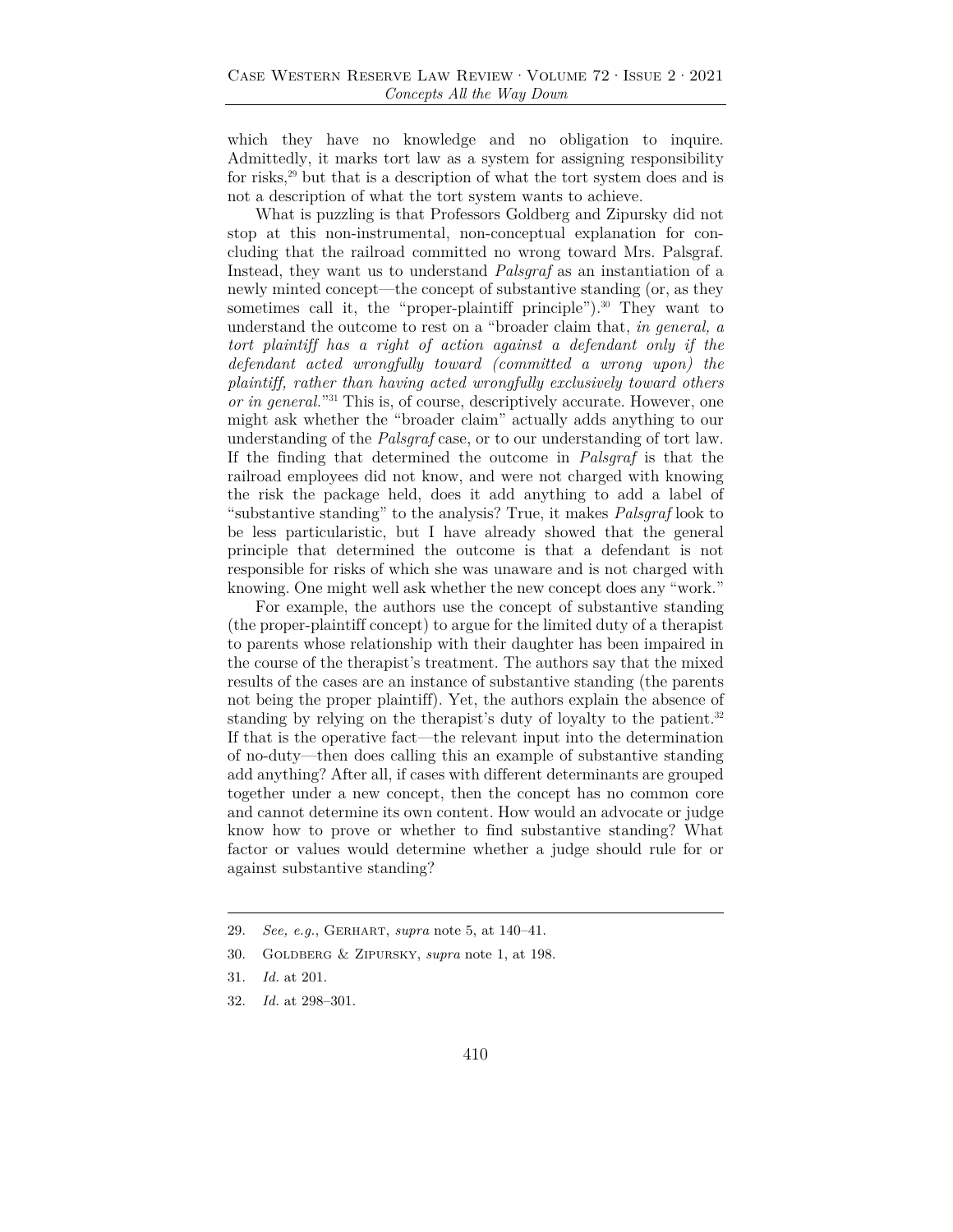The fact is that the new concept of substantive standing is but a synonym for "no-duty." If the actor has no duty to the victim, the victim will not have substantive standing; if the victim does have substantive standing, it will be because the defendant had a duty to the victim. The authors have simply repackaged the concepts of duty and no-duty under a new name, without adding something of value to our understanding of what determines whether an actor has a duty to the victim. The authors invented a new concept to apply to existing doctrine without adding content to the concept that did not previously exist.

Yet, in the context of their book, the authors' approach is understandable. They take cases in which judges determine that the defendant had no duty to the plaintiff and transform it into the positive concept of substantive standing. This fulfilled the authors' obligation to positivism, taking a negative (the concept of no-duty) and turning it into a positive (the concept of substantive standing). This allows them to present a positivist view of the wrong of tort, without exploring or even acknowledging the well-defined no-duty principle that determines whether the defendant has committed a wrong. They have added an element of substantive standing to the plaintiff's proof requirements, without adding any insights into how the plaintiff will prove, or the defendant will disprove, substantive standing.

In doing so, the authors have exposed a weakness in the positivist conception of law, to which I now turn.

### IV. The Problem of Positivism

Positivism focuses on what the law prohibits or enables, but not on what the law allows. Modern positivism is based on the theory that law is what the law commands. H.L.A. Hart broadened that concept to include what the law enables, so that positivism includes what the law enables people to accomplish, such as through writing contracts or wills. However, positivism offers no account of what the law permits one to do—that is, what the law does not prohibit or have to enable. This is a mistake, for what the law allows is just as important as what the law prohibits or enables. More importantly, one cannot determine w*hy* the law allows what it allows simply by knowing what behavior the law recognizes as a wrong.

We accept the positive premise that we can know the law by what it prohibits or enables because we accept the foundational premise of the Anglo-American legal system—namely that what the law does not prohibit, the law allows. This premise is not, however, an inevitable foundation of a legal system. It is conceptually possible to have a legal system built on the principle that the law prohibits all behavior except that which the legal system allows. That would be a legal system based on allowances, rather than prohibitions; on permissions, rather than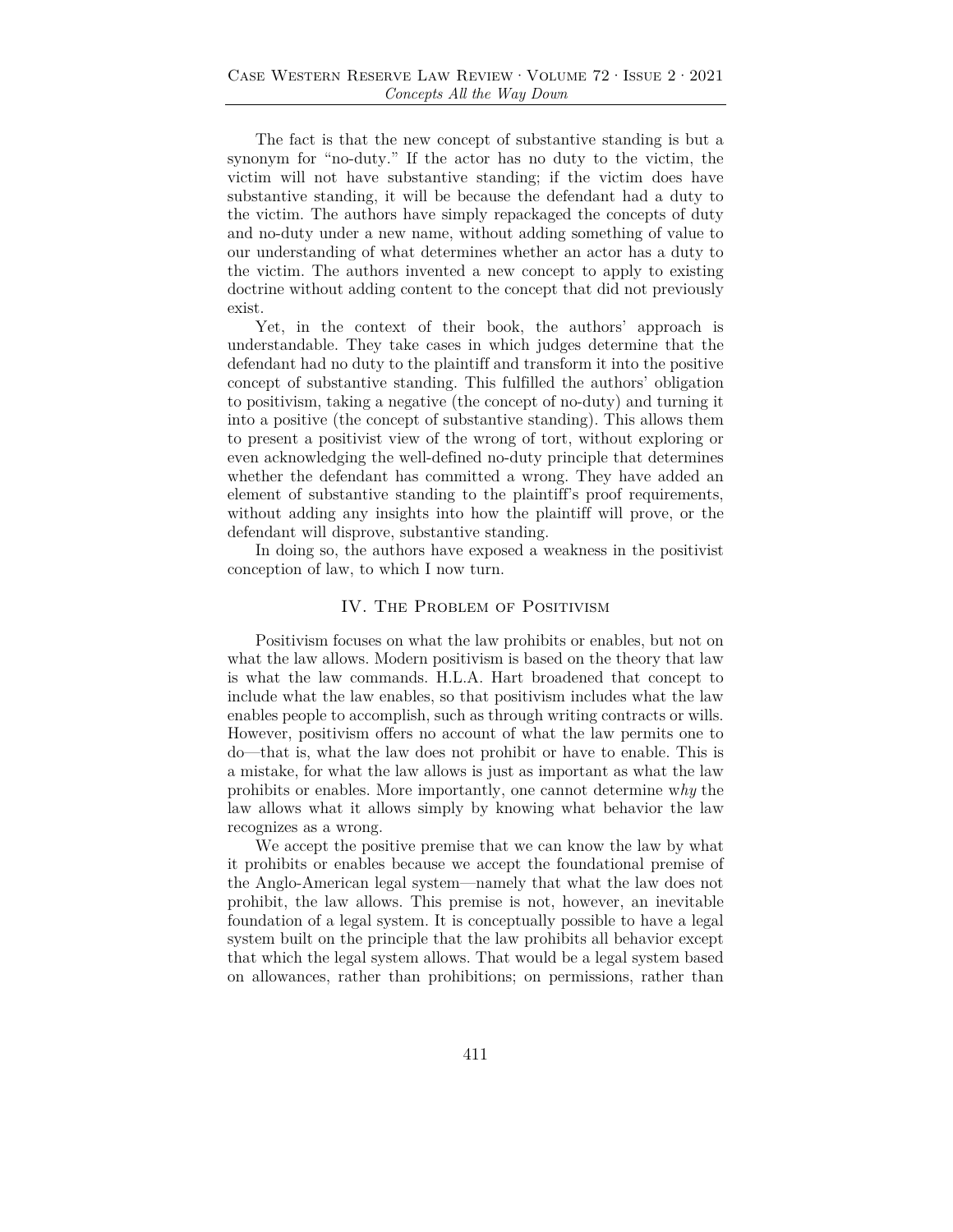commands. Legal systems in totalitarian regimes emphasize the importance of focusing on what the legal system allows. One need only consider the law defining the institution of slavery to observe such a system. If a person owns another person, the other person is allowed to undertake activities only with the owner's permission.

One might think that what the law prohibits also defines what the law allows. It might be thought that Professors Goldberg and Zipursky, by offering a theory of what the law prohibits (wrongs), also offer a theory of what the law allows (non-wrongs). We might, for example, say that *Palsgraf* defined a non-wrong by the principle it applied. However, that is true only if one is willing to determine what the law allows by looking at the absence of determinants that make a conduct a wrong. That is what our authors have done; as I said, they have created the concept of substantive standing to define a non-wrong in a positive way. However, that misunderstands the no-duty principle and the importance that it plays in tort law. The factors and values that serve as inputs into the no-duty principles are not just the absence of a wrong. The dividing line between wrongs and non-wrongs rests on substantive principles that a theory of wrongs cannot capture.

The railroad had a duty to Mrs. Palsgraf; she was a passenger on their property. The reason the Long Island Railroad committed no wrong toward Mrs. Palsgraf is that the railroad was not expected to treat the package with more care than they would treat a package of bagels. Despite the railroad's general duty toward Mrs. Palsgraf, they had no duty with respect to the behavior of the conductors because, as Judge Cardozo said: "The risk reasonably to be perceived defines the duty to be obeyed, and risk imports relation; it is risk to another or to others within the range of apprehension."33 Therefore, the risk to be perceived is the ambit of the protection to be given. This was not just a determination that the railroad had done nothing wrong. It was a determination about *why* the railroad had done nothing wrong. Moreover, the *why* of the law matters because the *why* of the law allows us to determine how the no-duty principle will be applied in other cases.

More generally, the no-duty principle substantively limits one person's responsibility for the well-being of another, a principle determined by the relationship between the defendant and the risk. The noduty principle reflects the substantive notion that no person can call on another to confer a benefit unless the other has a relationship to the risk that the person faces. That substantive notion cannot be captured simply by saying that the defendant has not wronged a plaintiff. Rather, the no-duty principle is what separates private tort law from public law. Legislatures can surely create duties of one person to another outside the context of assigning responsibility for risks, but tort law does not. In the colorful words of one New Jersey judge: "The result of this rule has been a series of older decisions to the effect that one

<sup>33.</sup> *Palsgraf*, 162 N.E. at 100.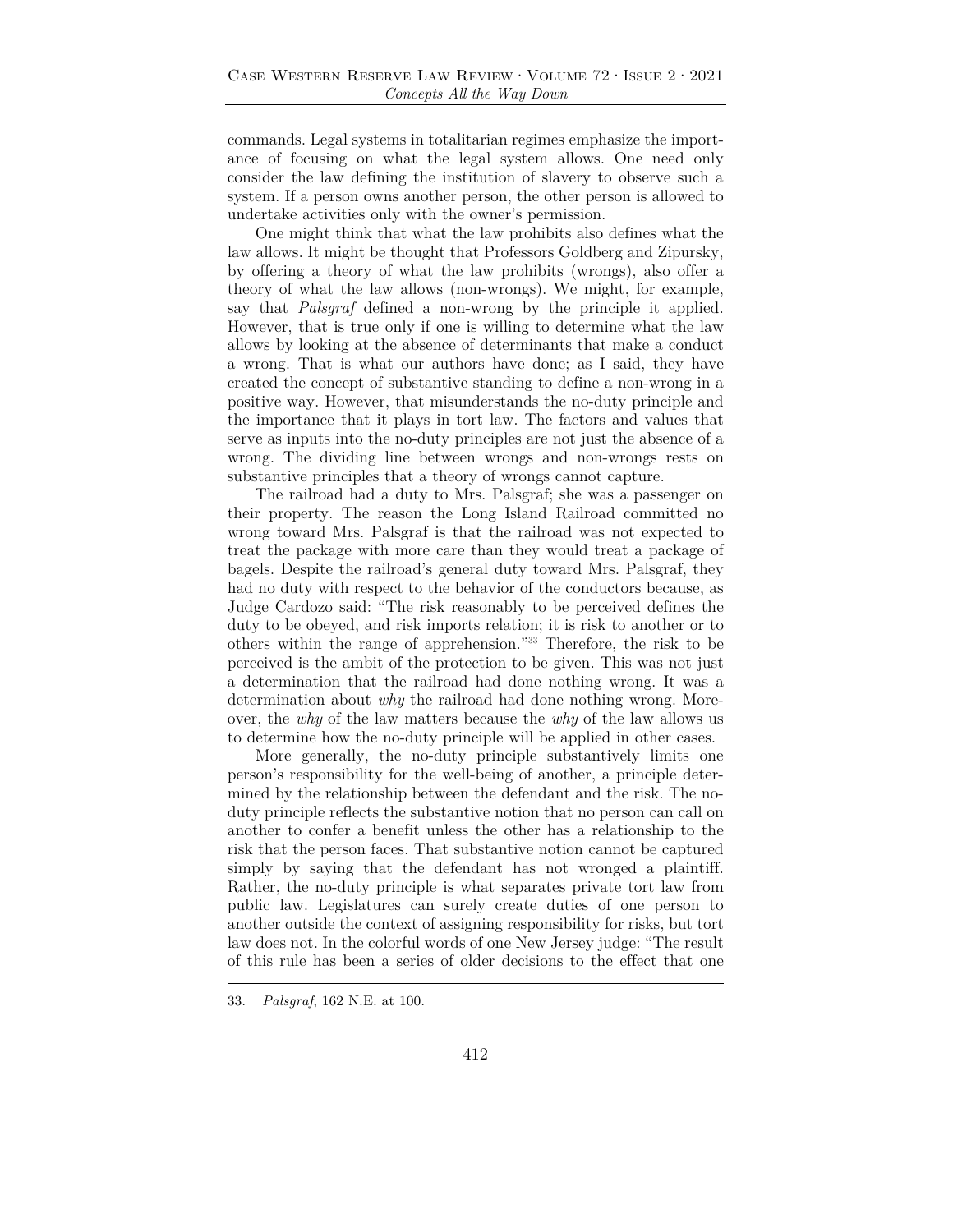human being, seeing a fellow [person] in dire peril, is under no legal obligation to aid him, but may sit on the dock, smoke his cigar, and watch the other drown."34

In short, conceptualists can turn the no-duty principle into the concept of no substantive standing, but doing so does little to reveal, and does a great deal to hide, the substantive determinants of duty and no-duty. The concept of substantive standing is but a shorthand description of the output determined by a great many factors that influence when an actor has not wronged a plaintiff, but it does not reveal those factors.

## V. Concepts and Doctrine

Thus far, I have argued that concepts cannot create their own content and that for that reason they play no role in determining what the law prohibits or enables. A conceptual approach, in the positivist tradition, can tell us *what* the law requires or enables, but it cannot tell us *why* the law prohibits or enables what it does. Accordingly, concepts cannot help us understand what determines legal doctrine or how legal doctrine evolves. In the remainder of this review, I will illustrate the shortcoming of conceptual approaches by considering other examples from *Recognizing Wrongs* that show why concepts are unhelpful ways of determining the content of rights, duties, and wrongs.

### *A.* Rylands v. Fletcher

Consider the difficulty in determining *why* judges would call certain conduct a wrong. In the venerable case of *Rylands v. Fletcher*, 35 the defendant built a reservoir in coal country in order to operate a mill. The reservoir collapsed into an underground mine shaft, flooding an adjacent mine. The judges hearing the case held the defendant responsible for the resulting damage, even though the plaintiff could not show that the reservoir's owner did anything wrong. They held that the defendant committed a wrong, although what determined the holding was not clear. At first view, this looks like a case of liability without fault, since the owner was responsible for the resulting harm despite the plaintiff's inability to prove a wrong. That is how generations of casebooks and treatises have portrayed the case.

However, the judges hearing the case did not refer to strict liability as the grounds of the decision. They wrote only about liability for the "non-natural use" of the property; the case's precedential meaning

<sup>34.</sup> Lombardo v. Hoag, 566 A.2d 1185, 1186–87 (N.J. Super. Ct. Law Div. 1989), *modified on appeal*, 634 A.2d 550 (N.J. Super. Ct. App. Div. 1993).

<sup>35. [1868] 3</sup> L.R. 330 (H.L.) at 330. The case was called *Fletcher v. Rylands* in the Court of Exchequer, 159 Eng. Rep. 737, 737 (1865); 3 H. & C. 774, 774, and in the Exchequer Chamber, [1866] 1 L.R. 265 (Exchequer Chamber) at 265.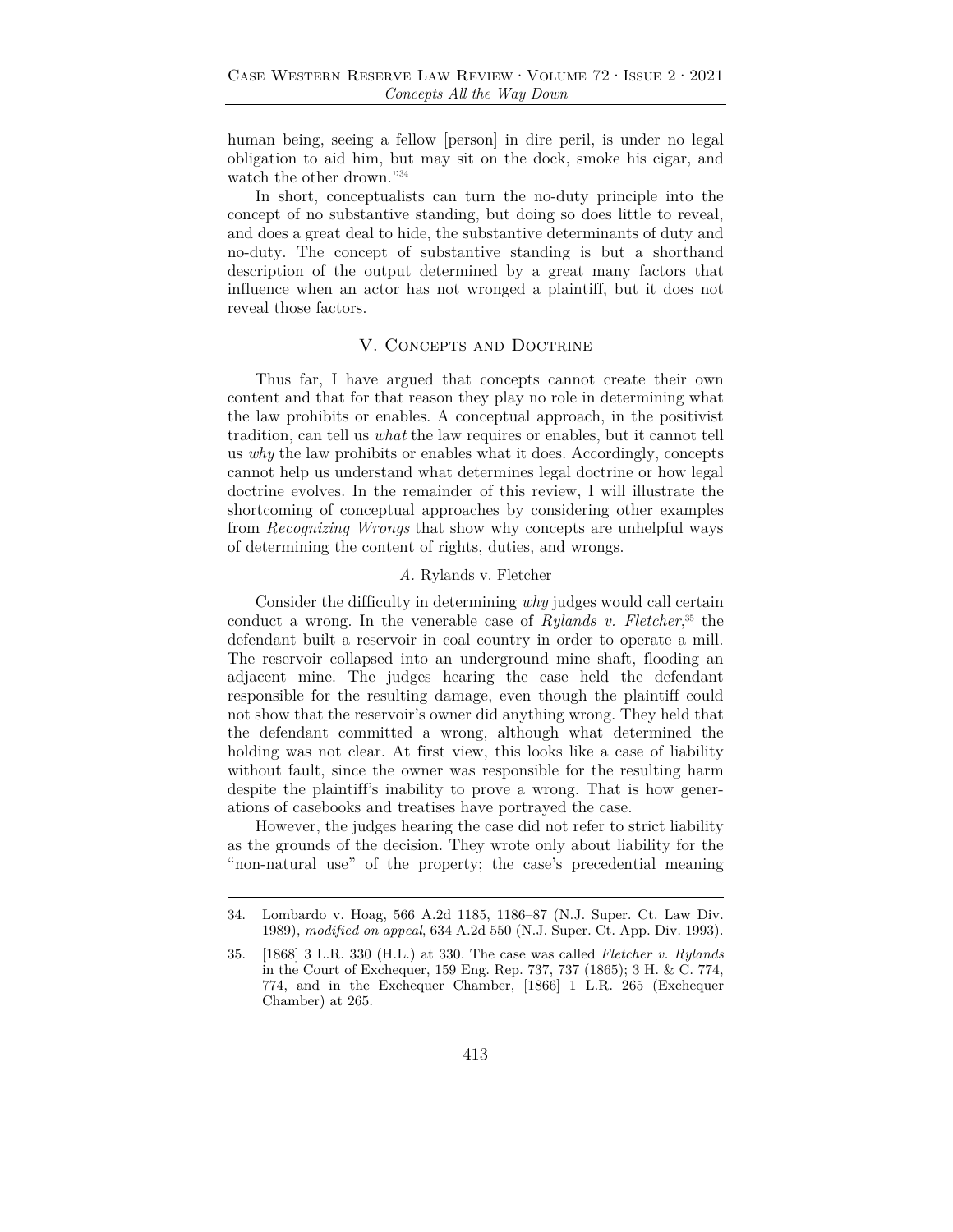depended on what was non-natural about the use of the property. Because the plaintiff could prove no wrong, Professors Goldberg and Zipursky take the case to be an exception to their concept of wrongs. And because it stands in opposition to their theory of wrongs, they have to distinguish the case, which they do by noting the difference between what they call "licensing-based liability" and a demanding standard of conduct. The former is liability for engaging in the activity, and the latter is liability that fails to meet a heightened standard of care. On this basis, they attempt to read *Rylands* out of the tort canon, calling it an "exceptional case" whose grounds of liability "are so distinctive as to locate it at or beyond tort law's conceptual boundaries."36

The authors are correct that the tort world conceives of *Rylands* as a case of strict liability. However, if they fully appreciated noninstrumental, non-conceptual reasoning, they did not have to classify the case as "at or beyond tort law's conceptual boundaries." It all depends on what the judges meant when they referred to the "nonnatural" use of the land, which is the reason they gave for their result.<sup>37</sup> Consider this alternative. The defendant had the reservoir prepared in coal country. The defendant must have known that in coal country underground shafts are common, such that to dig below the land's surface was to risk running into one of the shafts. In that event, a reasonable defendant creating a reservoir would have inspected the property more closely to make sure that the digging of the reservoir would not interfere with the mineshafts. The owner failed to do that. Building the reservoir may not have been a "non-natural" use of the property, and would not have caused this damage, if the mill owner had built the reservoir outside of coal country.38 However, building a reservoir was a "non-natural" use of property in coal country, especially when done without investigating the possible damage that could occur.

We must recognize that, in 1868, judicial understanding of the mechanics of negligence and the behavior of a reasonable person may not have been developed enough to understand that reasonable people will sometimes investigate possible dangers before they act. Certainly, judges would decide *Rylands* on that basis today; not fulfilling one's duty to investigate is now well entrenched as a wrong.<sup>39</sup> Had the authors

<sup>36.</sup> Goldberg & Zipursky, *supra* note 1, at 191.

<sup>37. [1868] 3</sup> L.R. at 339; *see also id*. at 340 (referring to a landowner bringing something onto property "which was not naturally there"); [1866] 1 L.R. at 279 (Blackburn, J.) (using similar language in the Exchequer Chamber).

<sup>38.</sup> Importantly, the damage did not occur when the reservoir breached its walls. The damage occurred because the water leaked out of the bottom of the reservoir into an abandoned mine shaft. [1868] 3 L.R. at 332.

<sup>39.</sup> The duty to investigate conditions that might make a product or service not reasonably safe is embedded in the duty to warn and the duty to design reasonably what one puts on the market. *See, e.g.*, Richter v. Limax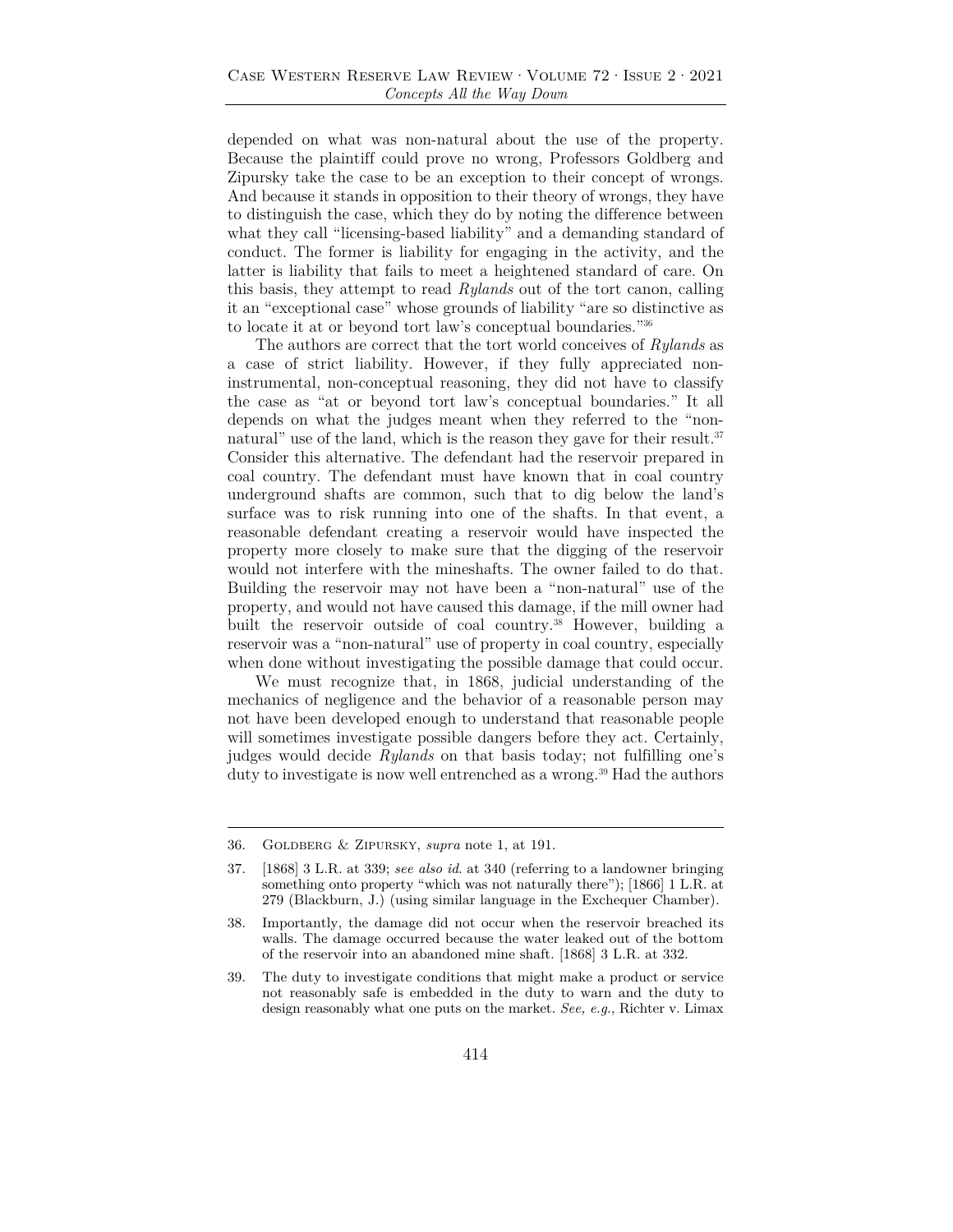been more attuned to the factors that determined whether a defendant has committed a wrong, Professors Goldberg and Zipursky could have understood the wrong of building a reservoir in coal country without checking on the location of underground shafts.

### *B. Product Liability*

In their thorough review of product liability doctrine, the authors attempt to show that their theory of wrongs works to disclose the content of tort law's conduct rule in product liability cases. Their review is an able summary of this body of law, but at crucial points, the summary misses product-liability law's inner workings. First, the authors perpetuate the idea that product liability imposes strict liability for product defects.40 They do not notice that the term strict liability adds nothing to the analysis; all of the "work" is done under the concept of defect. If there is a product defect that injures the plaintiff, the manufacturer is liable, just as a seller of services is "strictly" liable when its negligence causes harm. Second, they miss the real impact of the product-liability doctrine, which is to put pressure on the manufacturer to take more responsibility for bad things that happen when consumers use their product. This includes the imposition of responsibility for making the product crashworthy, $41$  which is to design a product that would prevent injuries even if its design did not give rise to the accident itself. It also includes the obligation to investigate instances of harm caused by their product and to be proactive in thinking about ways of improving the design of the product to reduce the risk of harm. $42$ 

However, aside from omissions like these, there is something strangely incongruous about the authors' analysis of product liability law. I had thought their theory was that product liability's conduct rule defined a wrong, while courts determine injury based on the results from the wrong. Yet here, the authors seem to be talking about a wrongful injury, as if the injury were wrongful in and of itself. At the end of their discussion of product-liability law, they summarize their views with this sentence: "The Reporters and many courts have failed to recognize that a firm that sells a defectively designed product that

- 41. Larsen v. Gen. Motors Corp., 391 F.2d 495, 500–02 (8th Cir. 1968).
- 42. For a fuller development of this argument, see Gerhart, *supra* note 5, at 165–66, 208–11.

Int'l, Inc., 45 F.3d 1464, 1468–69 (10th Cir. 1995); *see also* Gerhart, *supra* note 5, at 165–66, 210.

<sup>40.</sup> The authors equivocate about the role that strict liability plays in product defect cases. At one point, they put "strict products liability" in quotation marks. GOLDBERG & ZIPURSKY, *supra* note 1, at 302. In the main, they continue the common usage of calling product liability strict liability for "defects," without digging into the concept of wrong for marketing a defective product. *Id.* at 302–03.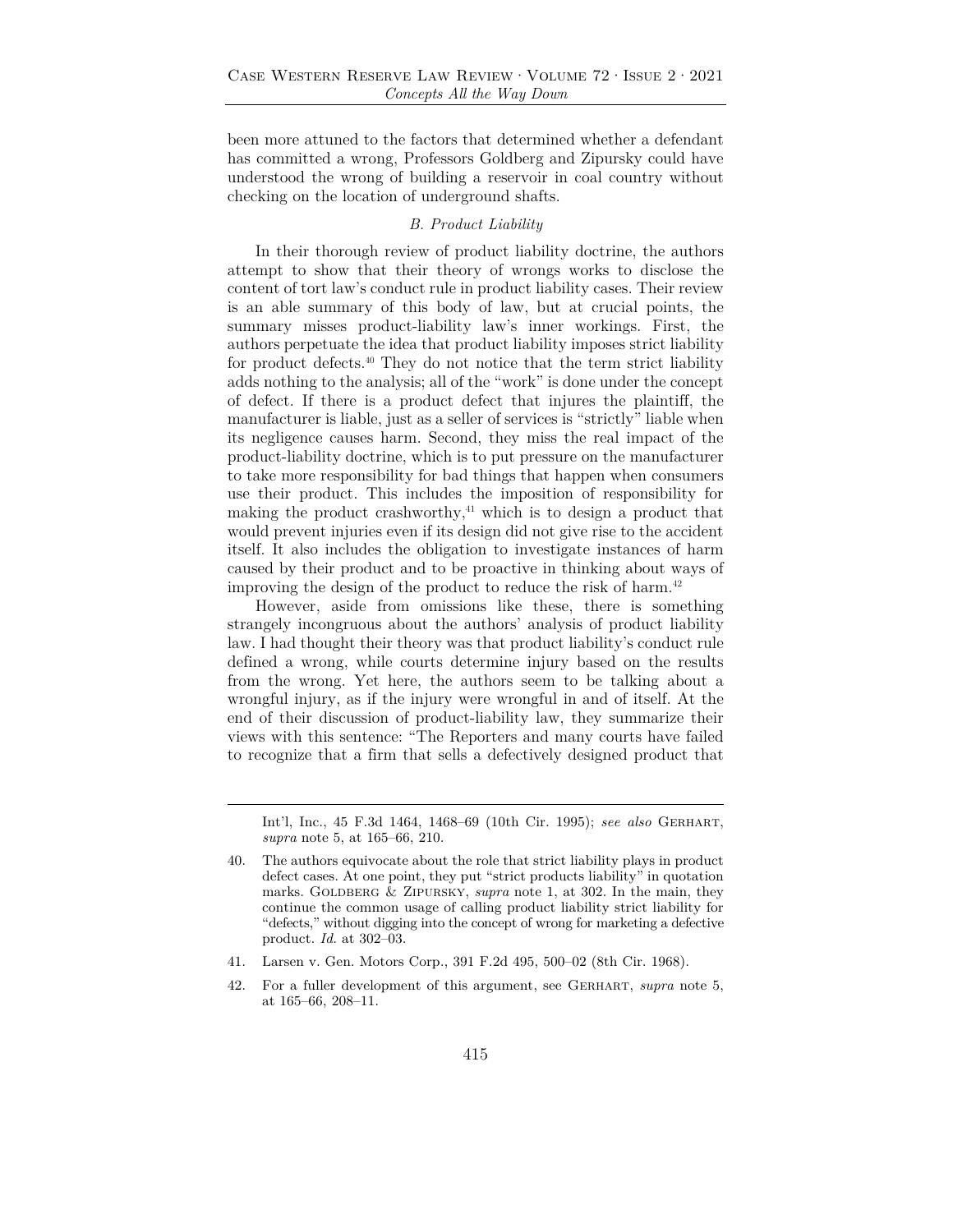injures a consumer during ordinary use has *wrongfully* injured the consumer."43

If this sentence means that the injury was wrongful because it resulted from a defect, the sentence is unexceptional. That meaning puts the focus back on the question of defect: what does the plaintiff have to prove in order to show that the product was defective? That is simply asking the conduct rule question: "has the plaintiff showed what was wrong with this product" or "what wrong does this product contain?" The authors' only response to that question is to repeat the tests the courts have come up with to determine whether a defect exists. Their theory of defects as wrongs adds little to what we know about how to recognize a defect. However, their reference to *wrongful injury* (my emphasis on the word *injury*) suggests that they have something else in mind. That reference seems to suggest that we can somehow evaluate the injury and call it wrongful apart from the conduct rule that determines whether the conduct is wrongful. That would be a radical departure from tort law as we know it, for it would suggest that we should find liability based on the act of injuring another, rather than from the defendant's conduct. Whichever reading we give this passage, the concept of wrongs the authors present cannot illuminate the concept of defect.

### *C. Redress*

The authors make a significant contribution to the literature by linking the concept of redress to the concept of civil recourse. This is the idea that the redress of wrongs in tort relates to a theory of political participation that is quasi-constitutional. They do this through the *ubi jus* maxim, which provides that where there is a right there is a remedy. In their view, when a defendant has a duty to avoid wronging a plaintiff, the plaintiff has a right of redress against the defendant. The maxim is obviously accurate but circular, and the authors know they have to break through the circularity. The question is how one conceives of duty in a way that breaks through the circularity.

Consider the authors' summary statement: "Whenever a person has been wronged by another through a violation of a relational directive, that person is entitled to be provided with a right of action by the  $\rm state.$  "44

The authors seem to think that relational directives are what make the *ubi jus* maxim non-circular—that is, if the law's conduct rule says "do not wrong this person" and the defendant nevertheless violates the rule, the person has the right to redress. To be sure, *ubi jus* describes what occurs in most tort cases where the court finds that a wrong has been committed. That, however, is just a truism without analytical

<sup>43.</sup> Goldberg & Zipursky, *supra* note 1, at 319.

<sup>44.</sup> *Id.* at 99.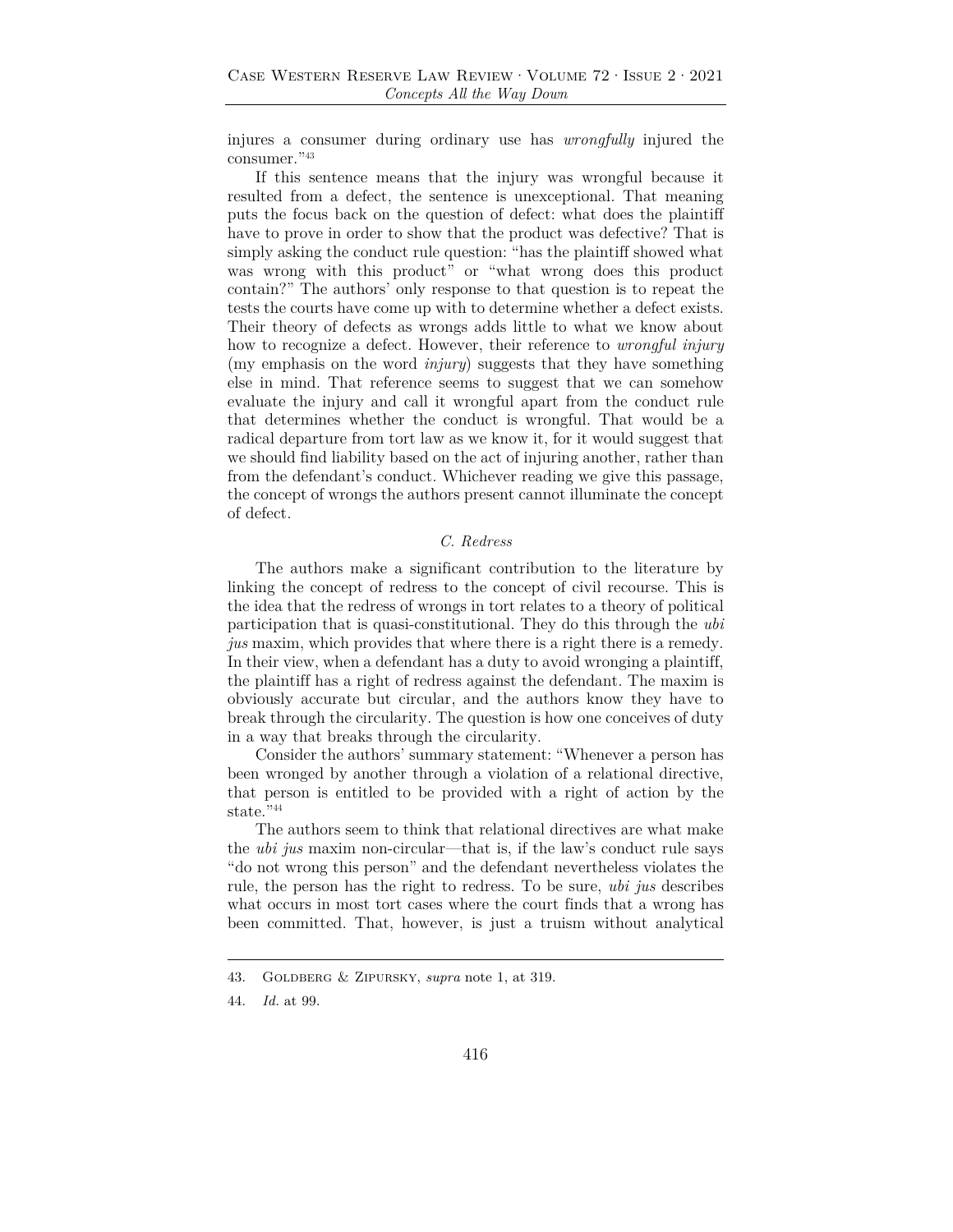content. I fear that by concentrating on what conduct the law calls a *wrong*, the authors have (once again) misunderstood the force of the no-duty concept—the determination of when the law does *not* provide redress. Could it be that the authors have the causal arrow running the wrong way? Could it be that a wrong in tort law describes the kind of relationship that matters, rather than that the relationship describes the kind of wrong that matters?

To reach their conclusion, the authors contrast relational duties with what they call "simple" duties.<sup>45</sup> They view a duty to the state to be a simple, non-relational duty. Under this nomenclature, for example, the requirement that a person have a valid driver's license is said to be non-relational, while the obligation to drive non-negligently is said to be a relational duty. However, this distinction seems to be artificial. Violating a duty to the state is relational; it pertains to the relationship between the person who is duty bound and the state. It is wrong to drive without a driver's license, which is relational in the sense that the wrong is a wrong toward the community of people represented by the state. Accordingly, relationality in the authors' sense cannot provide the characteristic that links the right to redress and the commission of a wrong in tort.

As the authors know, many wrongs do not result in a right of redress for the person injured by the wrong. That is the teaching of the negligence per se doctrine. That doctrine provides, in its positive form, that if legislation establishes a standard of care that actors must follow, violation of the standard of care *is* negligence unless excused.46 That is the positive statement of the negligence per se doctrine. However, the doctrine has a negative form. If the legislature establishes a duty to the plaintiff (rather than a standard of care), the violation of the statute only creates a private right of redress if such redress can fairly be implied, as a matter of statutory construction, as the redress the legislature wanted. This is the lesson, for example, of *Uhr v. East Greenbush School District*. 47 There, the legislature required elementary schools to give tests for scoliosis. A school district that failed to give the test was found not to have wronged a student whose scoliosis would have been treatable had the test been given. The court refused to

<sup>45.</sup> *Id.* at 92–93.

<sup>46.</sup> This formulation comes from Justice Cardozo's opinion in *Martin v. Herzog*, 126 N.E. 814, 815 (N.Y. 1920). Some states have held that the violation of the standard is only a prima facie showing of negligence, which leaves it up to the jury to determine whether the violation of the standard is excused. *E.g.*, N. Ind. Transit, Inc. v. Burk, 89 N.E. 905, 909–10 (Ind. 1950).

<sup>47. 720</sup> N.E.2d 886, 888 (N.Y. 1999); *see also* Platz v. City of Cohoes, 89 N.Y. 219, 223 (1882) (defendant driver violated statute prohibiting driving on Sunday but the plaintiff was not allowed to recover without proving the defendant's negligence); Gerhart, *supra* note 5, at 122–25 (expanding on this argument).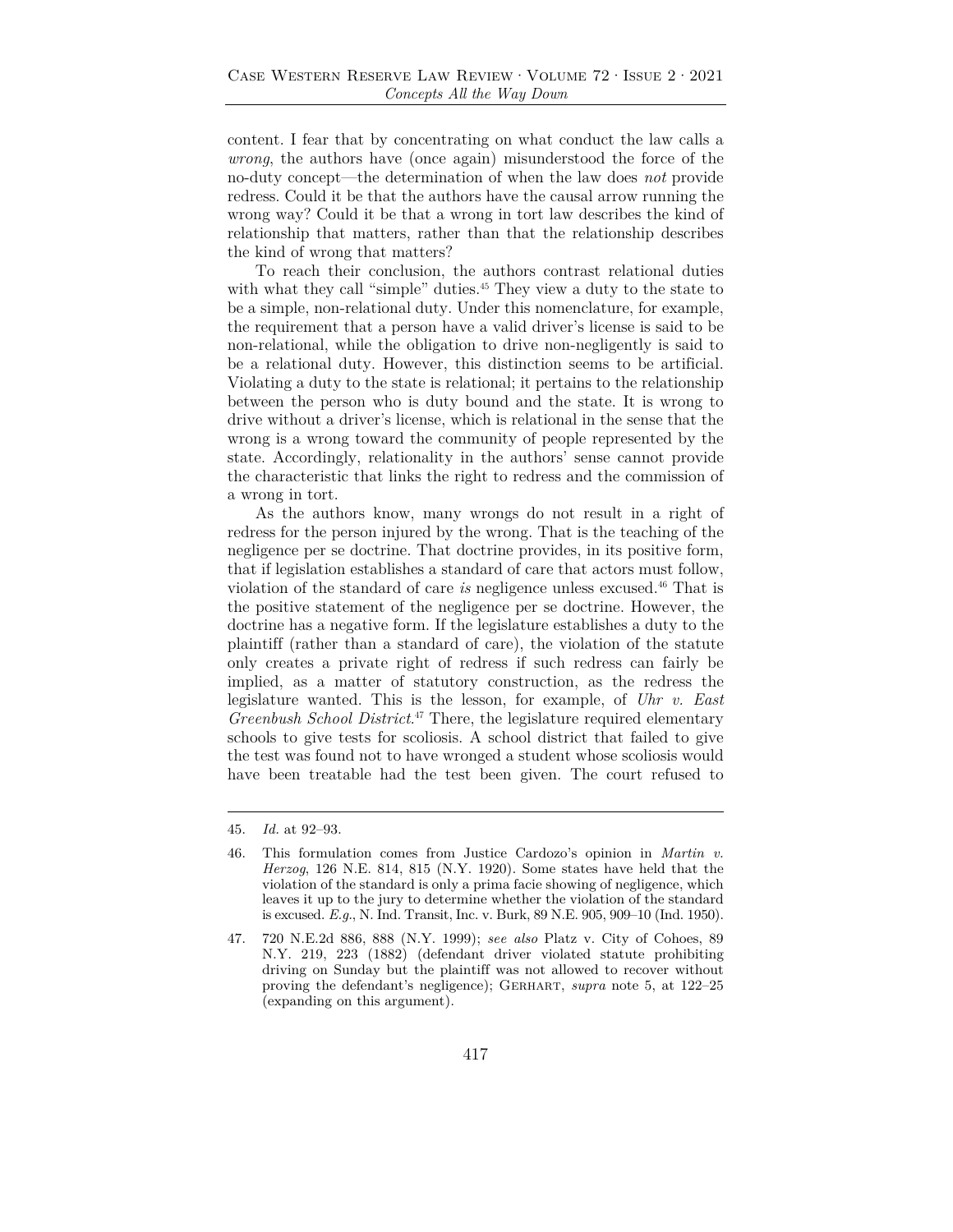recognize a wrong in tort because the statute created a duty but not a standard of care. Legal doctrine thus creates a distinction between legislation that creates a standard of care (where the violation of the statute *is* negligence unless excused) and legislation that creates a duty (where there may well be a wrong without redress for the plaintiff).

What distinguishes legislation that establishes a standard of care from legislation that establishes a duty? It is the no-duty principle. Where no preexisting duty in tort law exists, that is, where the no-duty concept applies, there is no wrong in tort. Because the school district had no common-law duty to provide the scoliosis test to benefit its students, the creation of the wrong did not automatically create a remedy. In fact, the redress was thought not to be available for that wrong because providing a private remedy would upset the enforcement mechanism the legislature had chosen. The legislature can create a wrong without private redress and allow redress to be through administrative agencies. The negligence per se rule only comes into play when the defendant had a pre-existing duty to the plaintiff. The legislation then tells the defendant what to do in order to meet the standard of reasonableness. The no-duty rule gives legislatures the power to create a wrong without a remedy.

A similar lesson comes from the many exceptions to the negligence per se doctrine. Driving without a license is a wrong, yet a person injured by a driver who commits that wrong is not, for that reason, entitled to redress.<sup>48</sup> Driving on the left side of the road is a wrong, but doing so does not lead to redress if it is the reasonable thing to do under the circumstances.49 Similarly, plaintiffs who violated an ordinance requiring pedestrians to walk toward the traffic can avoid contributory negligence when obeying the ordinance would subject them to an unreasonable risk.<sup>50</sup> In instances like these, there is a wrong without redress, even though the plaintiff was the intended beneficiary of the required conduct.

The difference between redress and no redress for a victim of a wrong stems from the difference between a wrong in a general sense and a wrong in tort. Tort wrongs are a subspecies of general wrongs. The dividing line between general wrongs and wrongs toward a plaintiff is not determined by whether the wrong was, in the words of the authors, a "relational legal directive."51 When the legislature creates a duty, as it did by requiring schools to administer the scoliosis test, that

<sup>48.</sup> *See, e.g.*, Dance v. Town of Southampton, 467 N.Y.S.2d 203, 206 (App. Div. 1983).

<sup>49.</sup> McVicker v. Kuronen, 256 P.2d 111, 115–16 (Wyo. 1953) (custom developed to drive on left side of a rural road with a loaded truck because the opposite side was weaker; this was held not to be negligence per se).

<sup>50.</sup> Tedla v. Ellman, 19 N.E.2d 987, 991–92 (N.Y. 1939).

<sup>51.</sup> Goldberg & Zipursky, *supra* note 1, at 92–93.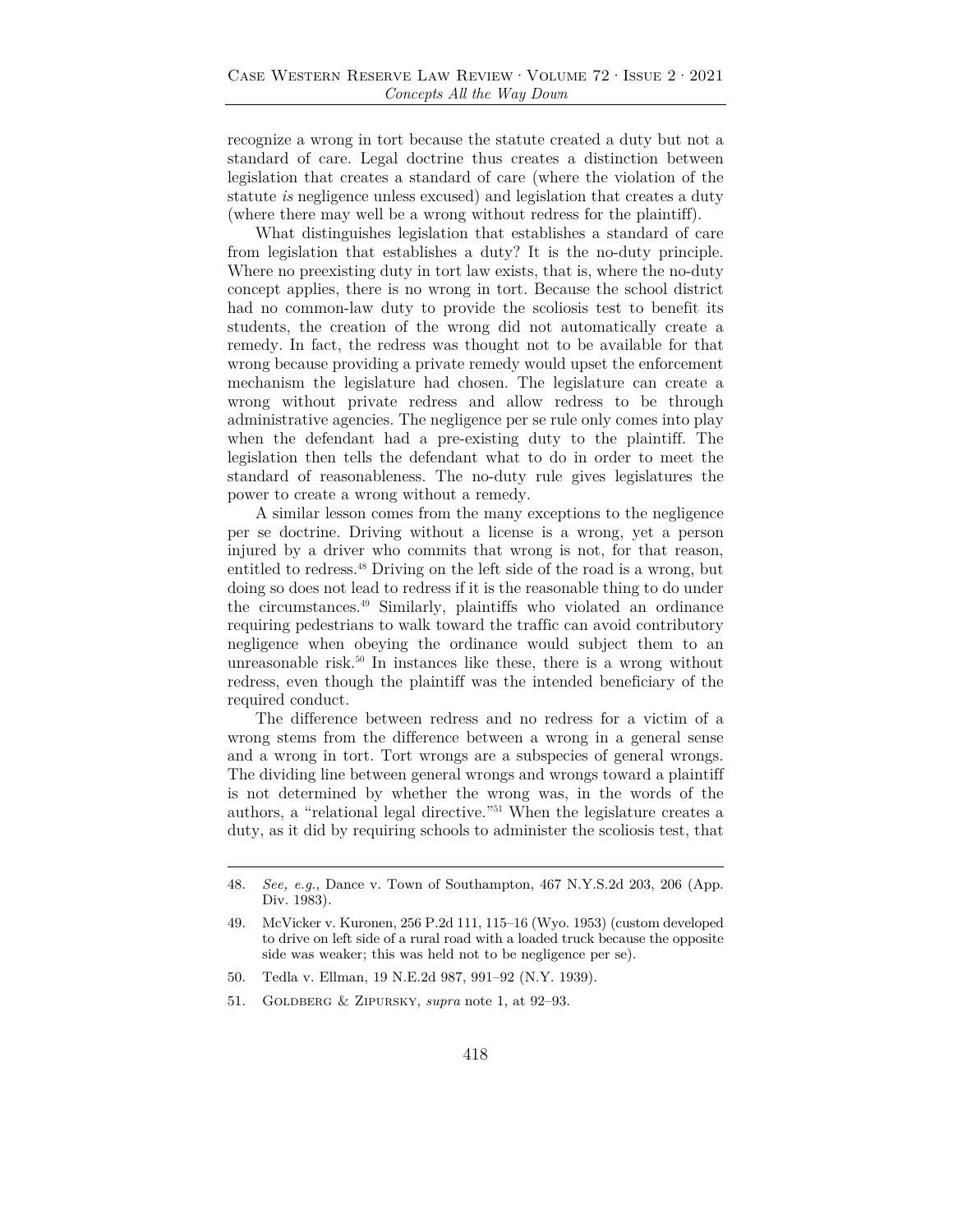legislation creates a relationship with potential victims of scoliosis. It creates a duty that is a relational directive without necessarily providing redress. Similarly, the legislature creates a duty to have a valid driver's license, which is relational, but it does not create a right of redress. The directive to walk on the left side of the highway, toward the traffic, is a relational directive, but it does not create a right to redress if, under the circumstances, it would be unreasonable to obey the directive. The examples in the last paragraph that led to no redress were examples in which the victim could not show the requisite relationship between the wrong and the wrong of tort.

In other words, what the authors call simple duties are duties owed to the state and involve the relationship between the duty holder and the state. They sometimes give rise to a cause of action in negligence, and thus redress, and they sometimes do not. Whether they do does not depend on the relationship that led to the duty or to the identity of the person to whom the duty is owed. It depends on the relationship between the wrong of disobeying a legal requirement and the wrong of negligence. The right to redress does not reveal that wrong. With the right relationship between the wrong in a general sense and wrong in a tort sense, the commission of a wrong can lead to redress. Without that right relationship, we have a wrong without a remedy for the person injured by the wrong.

In short, in order to make *ubi jus* non-circular, one needs to understand the concept of duty, which requires one to understand the concept of no-duty. The concept of a wrong does not do that.

#### **CONCLUSION**

The concept of a wrong in tort is real; it plays a genuine role in tort cases. As a structural matter, it describes situations in which a court has found that the defendant must redress the victim because of the defendant's wrongful conduct toward the plaintiff. Beyond its structural role, the question I have raised is whether the concept of wrong has any predictive value in ascertaining how courts will determine wrongs when new disagreements arise about what the law requires or enables. Professors Goldberg and Zipursky have argued that when disagreements arise about what the law prohibits or enables, the concept of a wrong can determine whether a wrong has occurred. They offer their conception of wrong as an antidote to instrumental theories of tort that understand tort law to aim at achieving some goal that lies outside of tort law. I have argued that such an antidote is unnecessary because the tort law system can be understood as a system that has its own internal goal—namely to work out a theory of interpersonal responsibility for people living together in community. In the view I have presented, we cannot know the inputs into determining whether a wrong has occurred simply by reference to the structural concepts. While these concepts do help organize what the system seeks to work